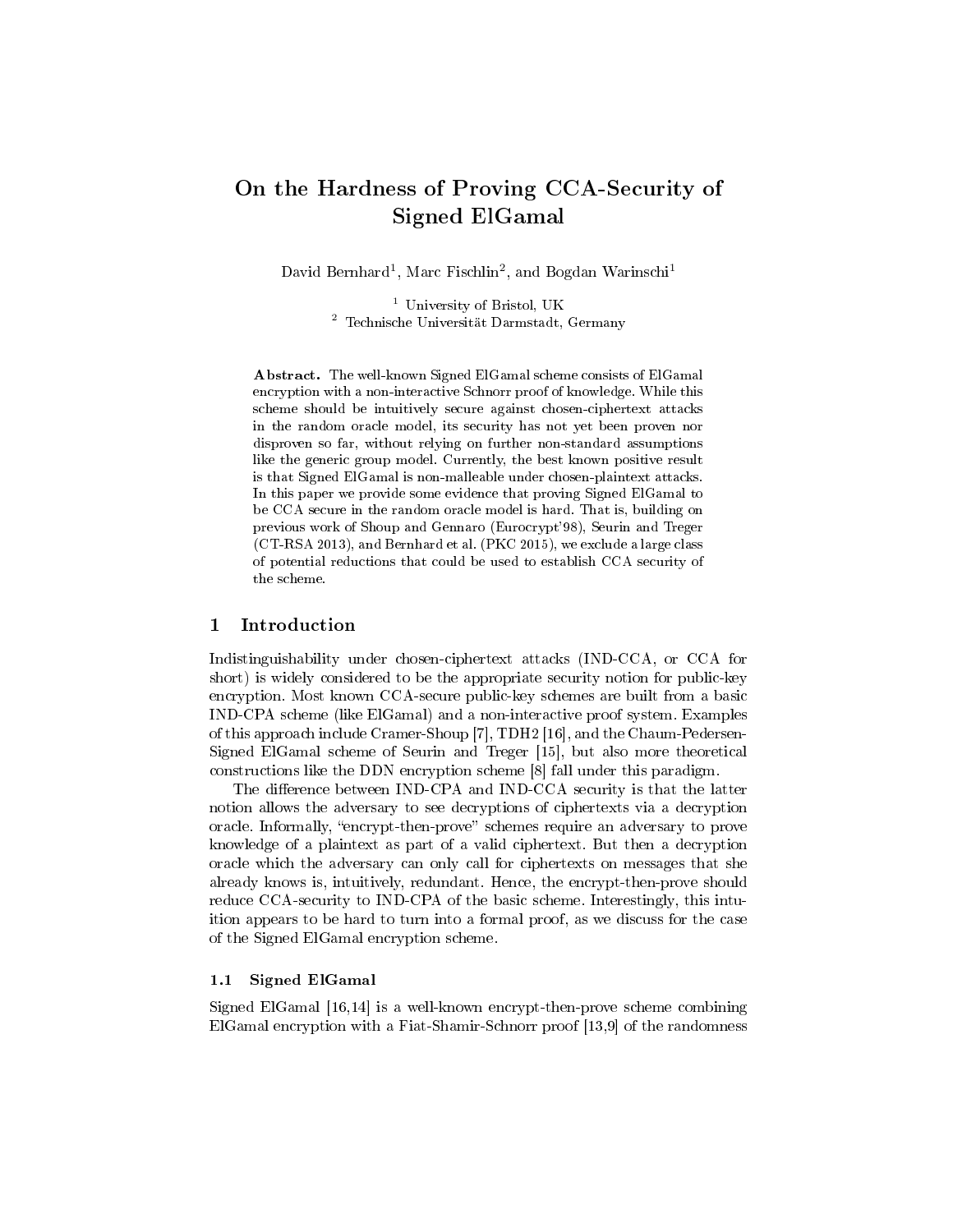used to encrypt (from which you can recover the plaintext from a ciphertext). It is the most efficient encrypt-then-prove scheme known to date both in terms of ciphertext size and computation cost. Further, it is submission-secure [\[18\]](#page-23-4) (i.e., one can work homomorphically with the "core" ElGamal ciphertexts) and publicly verifiable, making it suitable for applications such as electronic voting<sup>[3](#page-1-0)</sup>. All these properties would make Signed ElGamal the "primary choice" for a CCA encryption scheme, unless one objects to the Random Oracle Model (ROM) methodology [\[3\]](#page-22-3). Remarkably, however, Signed ElGamal has never been proven to be CCA-secure, even in the Random Oracle Model!

Shoup and Gennaro [\[16\]](#page-23-0) were the first to consider the security of Signed ElGamal. They found that the "obvious" proof strategy to show CCA-security based on the encrypt-then-prove intuition did not work and gave a concrete example why the common strategy fails, but neither proved nor disproved CCA-security of the scheme. Instead, they developed the slightly less efficient TDH2 scheme which does come with a CCA proof. Schnorr and Jakobsson [\[14\]](#page-23-2) proved Signed ElGamal to be CCA-secure under a combination of the ROM and the generic group model (GGM). Tsiounis and Yung [\[17\]](#page-23-5) gave yet another proof under a non-standard "knowledge assumption" that resembles the approach behind the GGM.

More abstractly, the two mentioned proofs of CCA-security of Signed ElGamal [\[17,](#page-23-5)[14\]](#page-23-2) both rely on variants of a property known as plaintext awareness, which together with IND-CPA security suffices to show CCA; this property is in fact strictly stronger than CCA-security [\[4\]](#page-22-4). Plaintext awareness requires the existence of a plaintext extractor who, given some trapdoor key, can extract plaintexts from ciphertexts in an "online" manner, i.e., without interacting further with the party who created the ciphertext. However, in 2013, Seurin and Treger [\[15\]](#page-23-1) showed that a plaintext extractor for Signed ElGamal in the ROM, without extra assumptions such as the GGM, could not exist, unless plain El-Gamal is already insecure (i.e. one can solve the Computational Diffie-Hellman (CDH) problem in the underlying group). This result calls into question the proofs based on plaintext awareness as a route to show CCA-security of Signed ElGamal.

We stress again that Seurin and Treger, like Shoup and Gennaro, did not prove or disprove the CCA-security of Signed ElGamal in the ROM. Their result only rules out proofs based on plaintext awareness. Also, the recent result of Bernhard et al. [\[5\]](#page-22-5), showing that Fiat-Shamir-Schnorr proofs of knowledge are not adaptively secure, only gives a limited answer about the CCA-security of Signed ElGamal. Their result relies on the fact the the knowledge extractor has to return the full witness (i.e., the randomness for Signed ElGamal), whereas a clever CCA-to-CPA reduction only needs to simulate the decryption oracle, returning the message as a fraction of the full witness.

In this paper we provide further evidence against the CCA security of Signed ElGamal, even if one takes a direct route, without going through plaintext aware-

<span id="page-1-0"></span><sup>3</sup> The Helios [\[2\]](#page-22-6) voting scheme used by the IACR uses a variant of Signed ElGamal.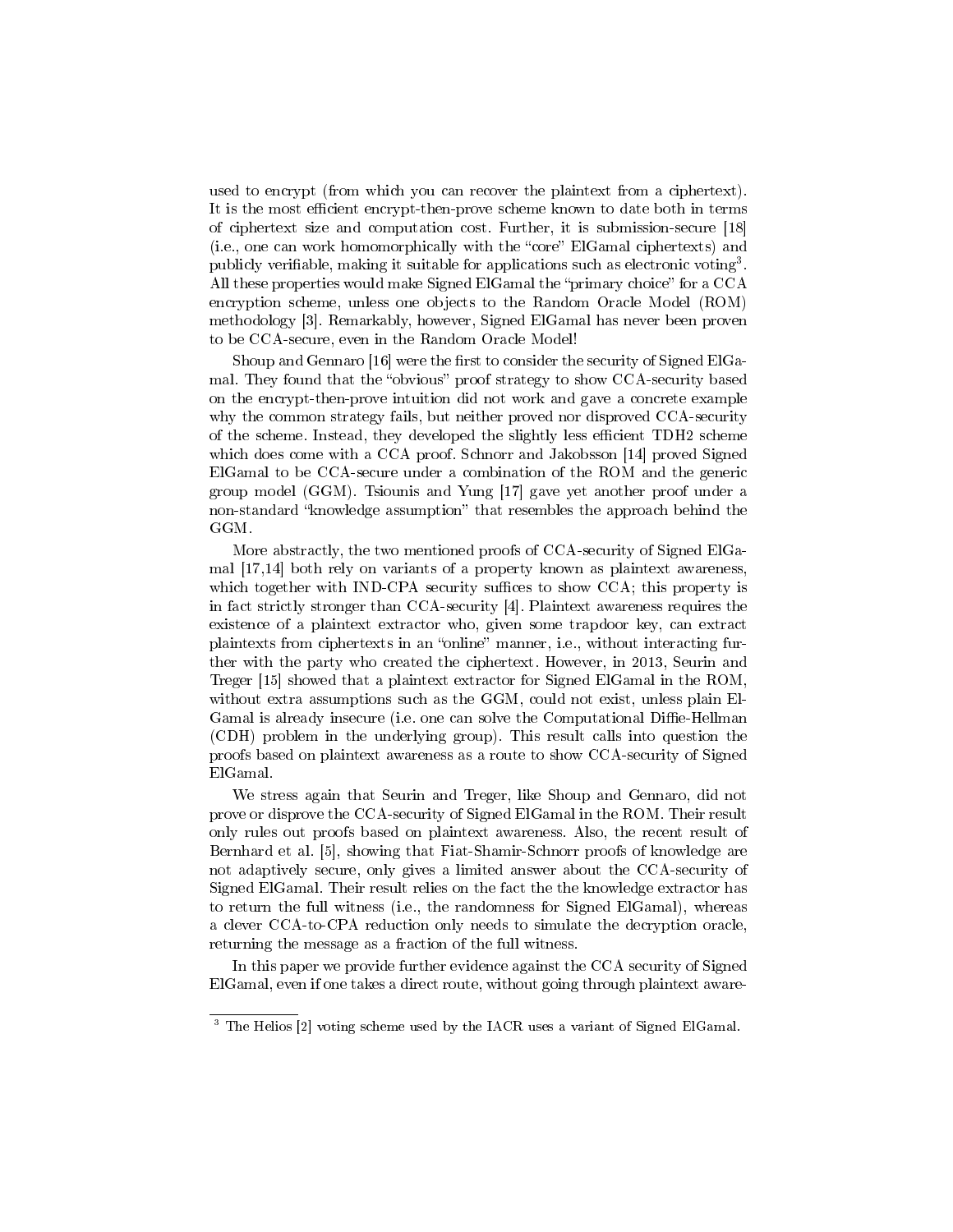ness. To this end, we rule out a large class of common proof techniques. The obstacle encountered by Shoup and Gennaro seems to be very solid indeed.

#### 1.2 State of the art

We summarise previous work on the security of Signed ElGamal in the table in Figure [1,](#page-2-0) ordered by the strength of the model.

<span id="page-2-0"></span>

| paper          | result                               | model                  |
|----------------|--------------------------------------|------------------------|
| $\overline{6}$ | NM-CPA secure                        | ROM                    |
| [16]           | obvious CCA proof fails              | ROM                    |
| [15]           | not PA2 unless CDH easy              | ROM                    |
| [5]            | no adaptive extractor under OMDL     | ROM                    |
|                | this work no CCA reduction under IES | <b>ROM</b>             |
|                | CCA                                  | $ROM + algebraic$ adv. |
| [14, 17]       | CCA                                  | $ROM + GGM$            |

Fig. 1: Overview over security results for Signed ElGamal. Here, OMDL is the onemore discrete log problem, IES is our Interactive ElGamal-Schnorr assumption. In case of negative results, further restrictions on the reductions (such as black-box use of adversaries) may apply.

Although CCA security of Signed ElGamal has sometimes been claimed informally, the strongest formal result in the ROM to date [\[6\]](#page-22-7) only shows the weaker notion of non-malleability (NM-CPA). If one extends the ROM to include either the generic group model [\[14\]](#page-23-2), a generic knowledge assumption [\[17\]](#page-23-5) or restricts to algebraic adversaries [\[1\]](#page-22-8) then one can prove CCA security. Conversely, we know that in the plain ROM the "obvious" CCA proof fails  $[16]$ . Signed ElGamal cannot be ROM-PA2 plaintext aware unless CDH is easy [\[15\]](#page-23-1) which rules out proofs based on non-rewinding extractors for the contained ZK proof. The strongest negative result to date [\[5\]](#page-22-5) rules out any CCA proof based on adaptive extractors for the ZK proof, by showing that the proof scheme in question (Fiat-Shamir-Schnorr) is not adaptively secure unless the one-more discrete logarithm (OMDL) problem is easy.

Adaptive proofs of knowledge. To put our results in context, we outline and discuss the results of Bernhard et al. [\[5\]](#page-22-5), explain their limits and how we improve on them. Their work identifies the notion of adaptive proofs of knowledge as a potential bottleneck towards proving IND-CCA security for Signed ElGamal: this notion is what seems to be necessary to make the intuition behind encypt-then-prove work, yet it is provably not achieved by its implementation based on Fiat-Shamir-Schnorr proofs in Signed ElGamal.

In a hypothetical CCA-to-IND-CPA reduction of Signed to plain ElGamal, when the adversary asks a decryption query on a ciphertext, the reduction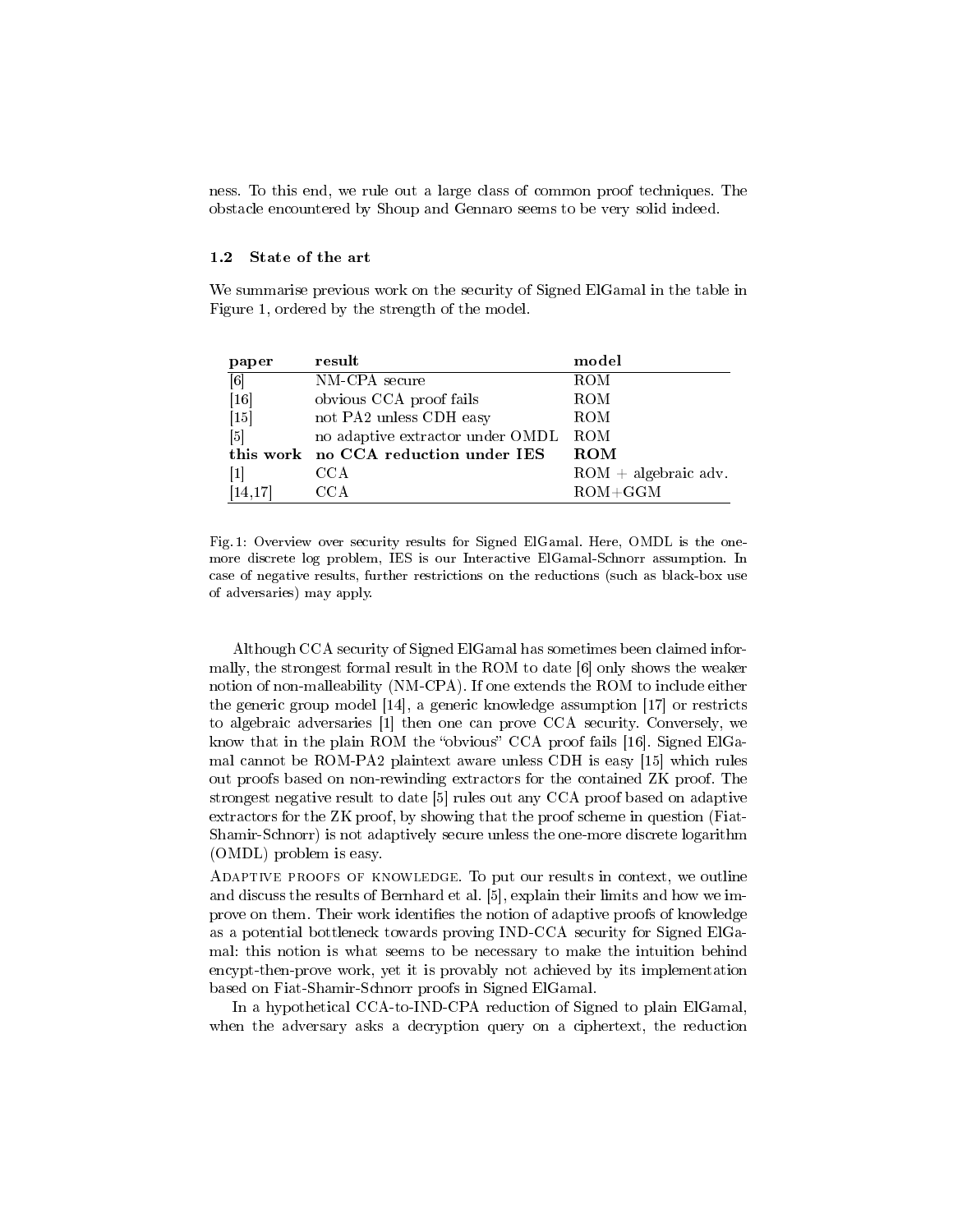rewinds the adversary to extract the plaintext. Shoup and Gennaro [\[16\]](#page-23-0) considered an adversary who makes a chain of  $n$  ciphertexts, the plaintext of each one depending on the last ciphertext (e.g. through a hash function), then asks decryption queries in reverse order. The effect of this adversary is to make a straightforward rewinding strategy take exponential time in  $n$ , as the reduction ends up re-rewinding the rewound adversaries each time.

Bernhard et al. [\[5\]](#page-22-5) were the first to show that such an exponential expansion is unavoidable under certain conditions. A non-interactive proof of knowledge is, informally speaking, a construction in which you can extract a witness from a single proof given suitable powers (e.g. the ability to rewind the prover). Bernhard et al. proposed a notion of adaptive proofs in which the prover can make a sequence of proofs and the extractor must return the found witnesses to the prover. In this way, should the prover ever succeed in making a proof for which she does not know a witness, she gains knowledge from the extractor. The game is adaptive in the sense that the extractor must deliver the witness for the  $k$ -th proof before the prover prepares the  $(k + 1)$ -st proof.

Bernhard et al. proved that (unlike a construction of Fischlin [\[10\]](#page-22-9)) Fiat-Shamir-Schnorr proofs are not adaptively secure, unless the one-more discrete logarithm (OMDL) problem is easy in the group concerned. Specifically, any adaptive extractor must either take at least  $2^n$  time on an adapted version of Shoup/Gennaro's adversary, or reduce to solving OMDL.

Their results rules out a proof of IND-CCA security for Signed ElGamal which considers the basic encryption scheme and the non-interactive proofs in isolation, such as one might do following the encrypt-then-prove intuition. The intuition is that the reduction would not be able to answer decryption queries by relying on an extractor for the Fiat-Shamir-Schnorr proofs, as such an extractor does not exists.

Strictly speaking however, their result only rules out an extractor that obtains the randomness used in the ciphertexts and not one that somehow obtains only the underlying plaintexts. Yet, there is a significant complexity gap between these two problems: finding the plaintext is equivalent to solving a CDH problem (with the aid of rewinding) whereas finding the randomness (again with the aid of rewinding) is equivalent to taking a discrete logarithm. This means that the result outlined above does not rule out all plausible reductions. In addition, the result does not immediately apply to the combination of ElGamal ciphertext and proof that makes up Signed ElGamal.

# 1.3 Our Contribution

We narrow the gap between the positive and negative results by showing that, in the ROM, one cannot construct any black-box key-passing reduction from CCA-security of Signed ElGamal to IND-CPA security of plain ElGamal unless Schnorr proofs are insecure (specifically, they can help you solve CDH). We view this result as strong evidence in favour of the hypothesis that Signed ElGamal is not CCA secure in the ROM.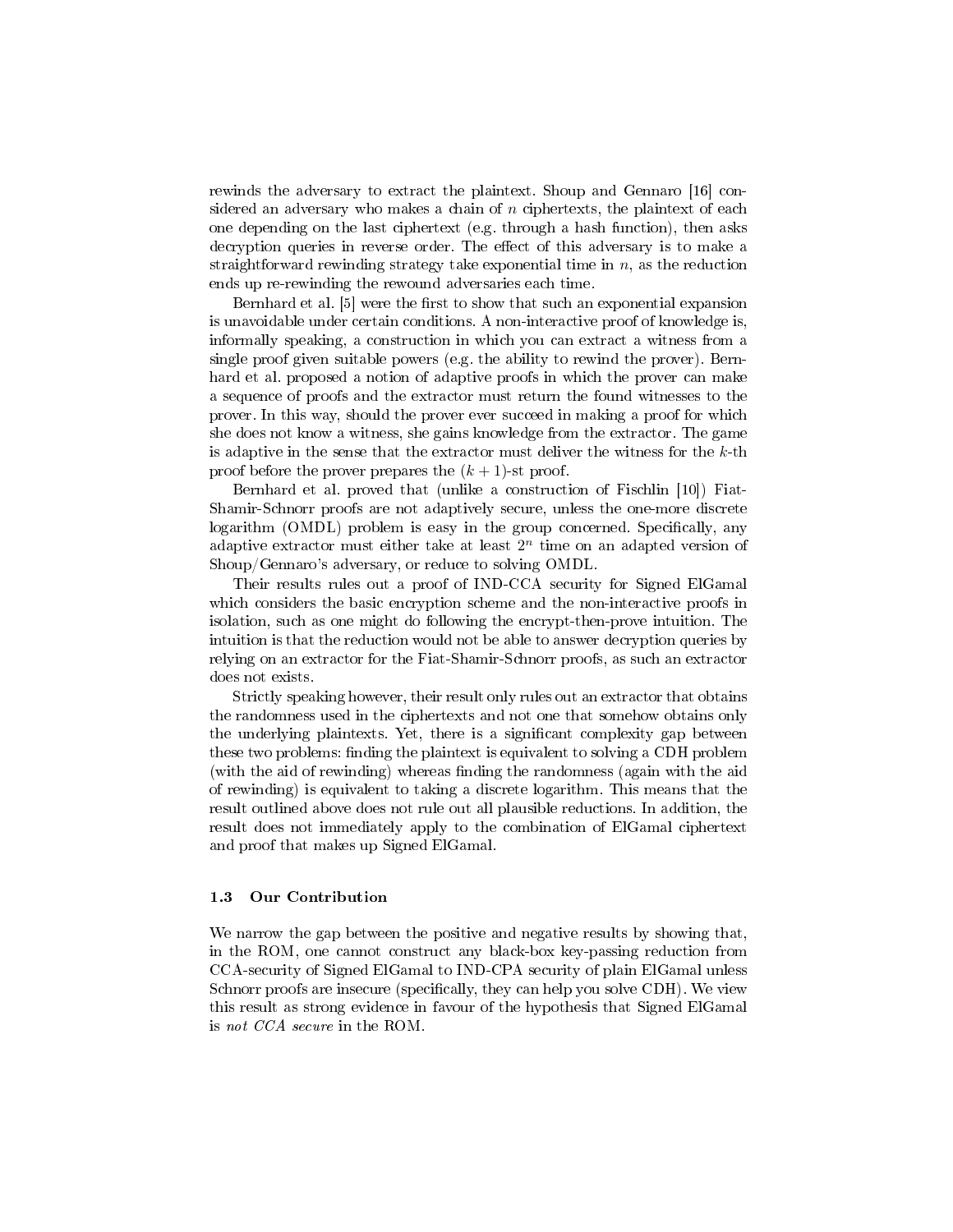Technically, we show a metareduction whose starting point is any reduction from the IND-CCA security to IND-CPA of ElGamal, where the reduction makes only black-box use of the adversary and which is key-passing in the sense that it hands the public key in the ElGamal scheme to the adversary. Our metareduction turns such a reduction into an algorithm against an assumption which we call the "Interactive ElGamal-Schnorr" assumption, or IES in short. Informally, the IES assumption is the following.

You are given an ElGamal public key and a ciphertext on an unknown, random message. You can play the verifier in a single interactive Schnorr proof of the randomness in the ciphertext. Then you cannot extract the encrypted message.

We remark that we are *not* proposing a new assumption for the purpose of giving a cryptosystem that is secure under this assumption. Instead, we are showing that an already well-known cryptosystem cannot be proven CCA secure unless a plausible assumption is actually  $false$  – in which case we would be distrustful of any cryptosystem employing Schnorr proofs. Since IES is closely related to CDH, we would also have concerns about the use of any ElGamalbased scheme in a group in which IES is easy.

## 1.4 Outline of this work

We begin by recalling the definition of Signed ElGamal and the  $IND-CPA/CCA$ notions for encryption. We then present and justify the IES assumption and prove that for any group, if there is an efficient key-passing reduction from CCA of Signed ElGamal to IND-CPA of ElGamal then IES is efficiently breakable in the group concerned. Our result even shows that proving CCA1 security, where the adversary makes all decryption queries *before* learning the challenge ciphertext, is hard.

# 2 Preliminaries

## 2.1 Cryptographic groups

A cryptographic group is a group  $G$  of some prime order  $q$  together with a designated generator  $g$ , in which one can perform the group operation and inversion efficiently. It follows that one can also efficiently exponentiate in such groups. Typical examples (that have interesting security properties) are subgroups of the multiplicative group  $\mathbb{Z}_p^{\times}$  for primes  $p$  and groups derived from elliptic curves over finite fields.

## 2.2 Public-key encryption and ElGamal

A public-key encryption scheme consists of three algorithms: KeyGen which produces a public and a secret key, Encrypt which takes a message and a public key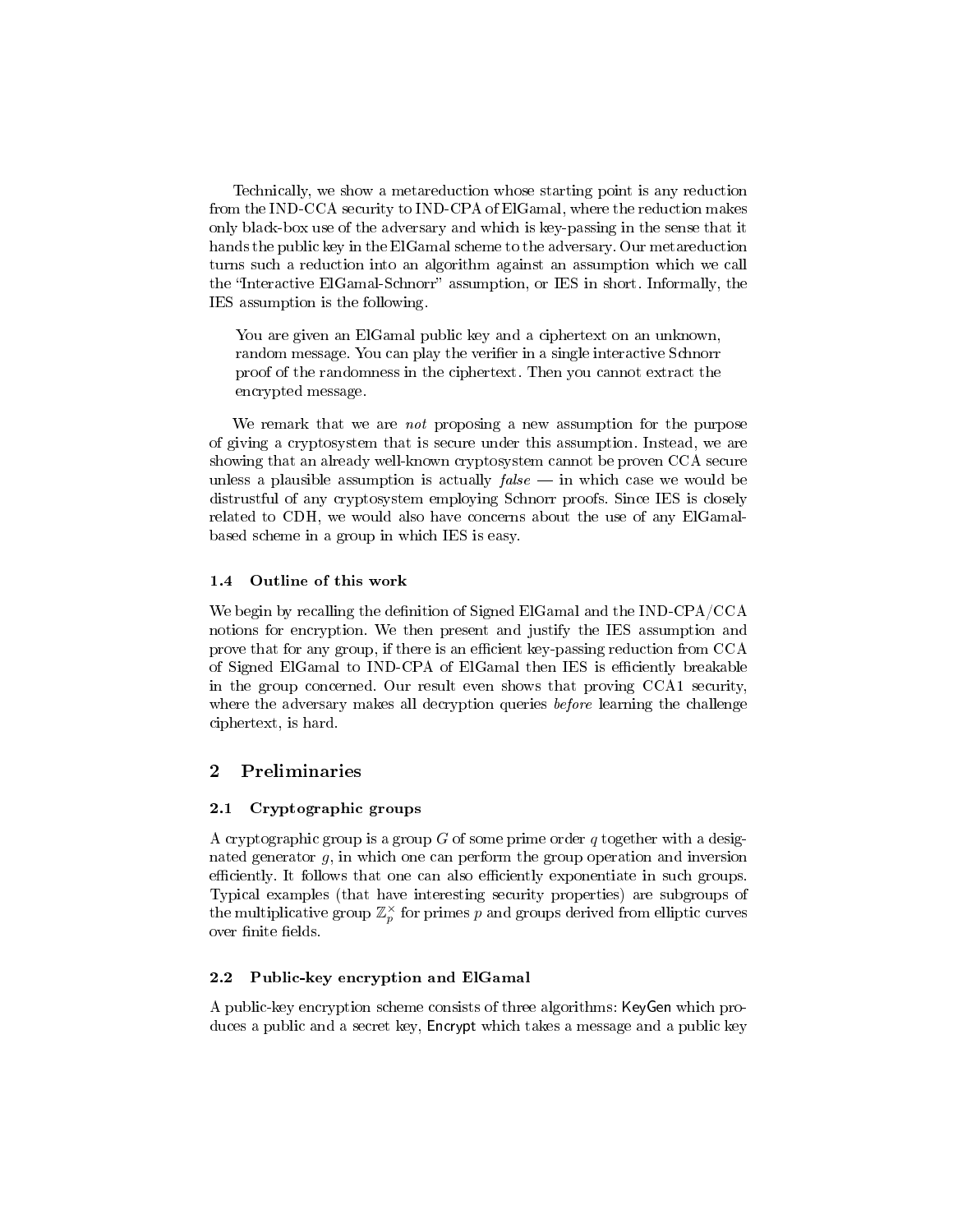and produces a ciphertext and Decrypt which takes a secret key and ciphertext and produces either a message or the symbol  $\perp$  to indicate failure. Decryption is deterministic. If you generate a key pair, encrypt a message with the public key then decrypt the ciphertext with the matching secret key then you get the same message back.

The ElGamal encryption scheme over a group G (generated by  $g$ , of order  $q$ ) has key pairs of the form  $(g^x, x)$  for  $x \in \mathbb{Z}_q$ ; to generate a secret key one picks a random integer x modulo q. To encrypt a message  $m \in G$  to public key  $y \in G$ , pick a random  $r \in \mathbb{Z}_q$ , your ciphertext is  $(g^r, m \cdot y^r)$ . To decrypt a ciphertext  $(c, d)$  with secret key x compute  $d/c<sup>x</sup>$ .

The IND-CPA and IND-CCA security notions are given by the following game. To begin, the game generates a key pair and returns the public key. Once in the game, you may pick two messages  $(m_0, m_1)$  of the same length<sup>[4](#page-5-0)</sup> in response to which the game picks  $\beta \in \{0,1\}$  randomly and gives you a challenge encryption  $c^*$  of  $m_\beta$ . In the CCA version of the game only, you may ask the game to decrypt any ciphertext for you, as often as you like and both before and after obtaining the challenge  $-$  except that after obtaining the challenge  $c^*$ , you may not ask for  $c^*$  itself to be decrypted. Your aim is to guess  $\beta$ . Your success probability  $\sigma$  is the probability that you guess  $\beta$  correctly (taken over all random choices made by the game) and your advantage  $\alpha$  is defined as  $2\sigma-1$ , so a perfect guesser has advantage 1 and a uniform random guesser has advantage 0.

For a sequence of groups  $G_{\lambda}$  indexed by a security parameter  $\lambda \in \mathbb{N}$ , the ElGamal encryption scheme is said to be (asymptotically) IND-CPA/CCA secure if the advantage of any efficient adversary (who receives  $\lambda$  as input in unary notation) in the corresponding game over group  $G_\lambda$  is negligible as a function of the parameter  $\lambda$ .

ElGamal (a.k.a. plain ElGamal) is IND-CPA secure under the DDH assumption: given a pair  $(g^x, g^y)$  of uniformly random and independent group elements it is hard to tell  $g^{xy}$  from another independent, uniformly random group element  $g^z$ . More precisely, there is a reduction from breaking IND-CPA of ElGamal to solving DDH that succeeds 1/2 of the time. Plain ElGamal is not CCA secure.

#### 2.3 Schnorr proofs

Over a cryptographic group G with designated generator  $g$  and order  $q$ , the Schnorr proof scheme is a protocol for a prover to convince a verifier that he knows a secret x such that  $y = g^x$ , where y may be known to the verifier in advance. The prover picks a random  $a \in \mathbb{Z}_q$  and sends y and  $g^a$  to the verifier who replies with a challenge c drawn randomly from  $\mathbb{Z}_q$ . The prover answers with  $s = a + cx \pmod{q}$  and the verifier accepts if and only if  $g^s = g^a \cdot y^c$ .

The Fiat-Shamir-Schnorr protocol is a non-interactive version of the above. Instead of the verifier picking c, the prover picks it herself as  $c = H(y, g^a)$  where

<span id="page-5-0"></span> $4$  For ElGamal, the message space is the underlying group  $G$  and all group elements have the same length which can be described as "one element".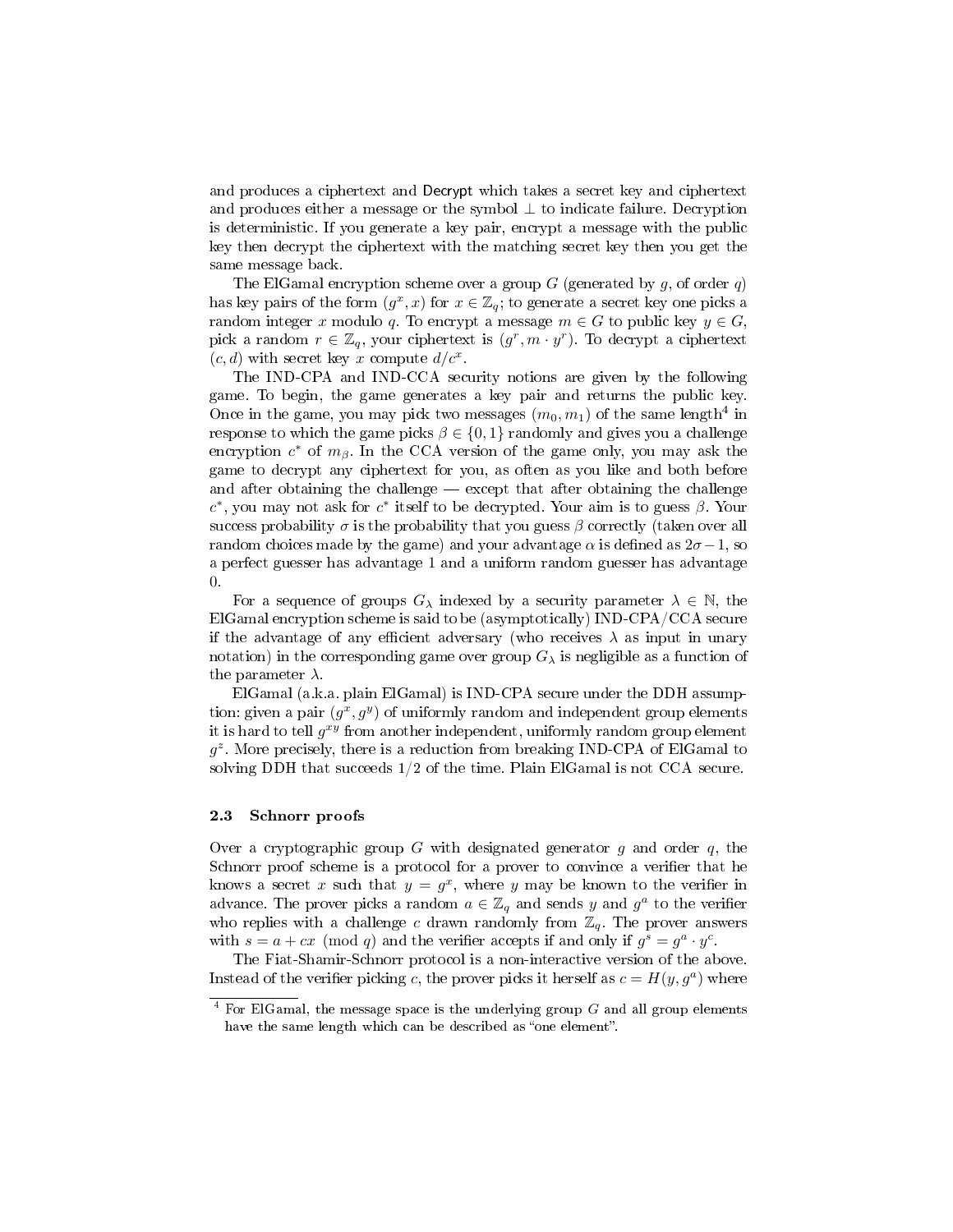H is a cryptographic hash function with codomain  $\mathbb{Z}_q$ . The prover sends the verifier a single message  $(y, g^a, s)$  and the verifier recomputes<sup>[5](#page-6-0)</sup> c and performs the same check as in the interactive protocol. Fiat-Shamir-Schnorr requires the so-called Random Oracle Model (ROM) for its security analysis, which idealises the hash function as an oracle that both prover and verifier can call.

### 2.4 Signed ElGamal

Signed ElGamal combines plain ElGamal and a Fiat-Shamir-Schnorr proof in a construction that Bernhard et al. call encrypt-then-prove. We define the scheme formally here.

**Definition 1.** Signed ElGamal is the following encryption scheme over a cryptographic group G of order q with generator g.

KeyGen: Pick  $x \in \mathbb{Z}_q$  uniformly at random and set  $y = g^x$  for your public key. Your keypair is  $(y, x)$ .

Encrypt: Your message m must be an element of G. Let y be the public key. Pick a random  $r \in \mathbb{Z}_q$  and compute an ElGamal ciphertext  $(g^r, y^r \cdot m)$ . Then make a Fiat-Shamir-Schnorr proof: pick random  $a \in \mathbb{Z}_q$ , set  $c = H(y, g^r, y^r$ .  $m, g^a$ ) and compute  $s = a + cx \pmod{q}$ . Your ciphertext is  $(g^r, y^r \cdot m, g^a, s)$ .

Decrypt: Given x and a ciphertext  $(u, v, b, s)$  compute  $c = H(g^x, u, v, b)$  and check that  $g^s = b \cdot u^c$ . If this check fails, the ciphertext is invalid – return  $\perp$ . Otherwise decrypt  $m = v/u^x$ .

# 2.5 Metareductions

A cryptographic security definition often takes the form of a game: an algorithm with one interface and a notion of winning. Specifically, a scheme is secure if there is no efficient adversary (an algorithm with one interface, compatible with that of the game) such that if we connect the adversary to the game, the adversary wins (with more than a negligible chance).

A reduction from source problem (e.g. IND-CPA of ElGamal) to a target problem (e.g. DDH) is an algorithm with two interfaces, one for a source-problem adversary and one for the target-problem game. The aim of a proof by reduction is to show that for any adversary who could win the source game, the system obtained by composing the adversary and the reduction would win the target game. This system is itself an algorithm with one interface, which is compatible with the target game.

A metareduction is an algorithm with three interfaces. A proof by metareduction shows that there can be no reduction from a source problem  $S$  to a target problem  $T$  unless another problem  $U$  is already easy. The metareduction's first two interfaces are those of an  $S$ -adversary and a  $T$ -game; the third

<span id="page-6-0"></span> $5$  A variant of the protocol has the prover send  $(y, c, s)$  which is often shorter as it consists of one group element and two integers instead of two group elements and one integer. This variant is identical to the protocol presented here for security purposes.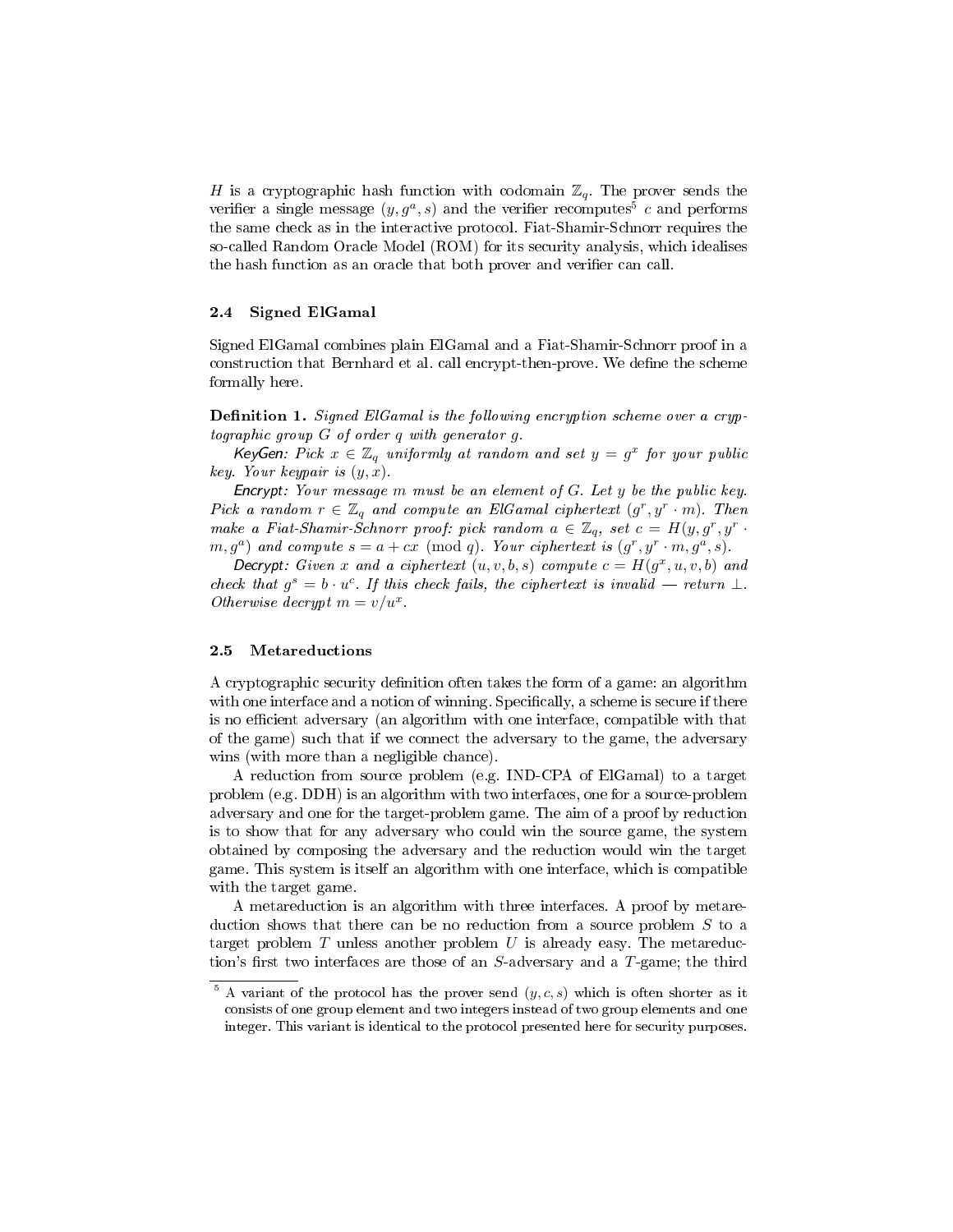interface is compatible with the  $U$ -game. In a proof by metareduction, we take a hypothetical S-to-T reduction and connect its S and T interfaces to those of the metareduction. In other words, composing a  $S, T, U$  metareduction with a  $S, T$  reduction gives a system with one free interface of type U, and this whole system can be connected to the  $U$ -game.

A metareduction will typically simulate a perfect S-adversary. The accompanying proof will show that if the reduction wins the T-game given a perfect S-adversary, then the metareduction wins the  $U$ -game given the reduction. In most cases, security of the  $U$ -game should only hold against efficient adversaries. such that the metareduction is typically also required to obey this running time bound.

# 3 The IES assumption

The interactive Schnorr proof scheme is known to be a correct, honest-verifier zero-knowledge proof of knowledge of a discrete logarithm. The non-interactive (Fiat-Shamir-Schnorr) version is "full" zero-knowledge in the ROM. We propose an assumption that we call IES (Interactive ElGamal-Schnorr) that looks at an interactive Schnorr proof on an ElGamal ciphertext for a random message. While weaker than assuming such a proof to be zero-knowledge, IES states the assumption that such a proof does not leak the encrypted message.

Suppose you are given an ElGamal public key  $y = g^x$  and an encryption  $(u, v) = (g^r, my^r)$  for a random group element m. In addition, you receive a Schnorr commitment  $g^a$  for a random a and can pick  $c \in \mathbb{Z}_q$ , in response to which you get  $s = a + cr \pmod{q}$ . The IES assumption is then that you cannot recover m.

It turns out that  $m$  is actually not required to state IES. Decrypting an ElGamal ciphertext is solving a  $CDH^6$  $CDH^6$  instance, so we can state IES as a  $CDH$ variant directly:

**Definition 2.** Given three uniformly random and independent group elements  $(g^x, g^r, g^a)$  in a cryptographic group G of order q with generator g, the IES problem is to compute  $g^{rx}$  (the CDH problem) where one, after receiving  $(g^x, g^r, g^a)$ , may pick a single value  $c \in \mathbb{Z}_q$  and learns  $s = a + cr \pmod{q}$  as a one-time auxiliary information.

This definition shows that IES is stronger than CDH since a CDH solver could break IES trivially. The justification that  $s$  should not help is the same one as for the interactive Schnorr proof: since a is uniformly random in  $\mathbb{Z}_q$  and independent of  $r, x$ , if  $g^a$  were not provided then s would be uniform and independent of  $r, x$ itself and the problem would reduce to CDH. The IES assumption formalises the idea that giving out  $g^a$  as well, which is also independent of the CDH problem on  $r, x$ , should not help you either.

<span id="page-7-0"></span> $6$  Computational Diffie-Hellman: given random group elements  $g^x, g^y$  compute  $g^{xy}$ .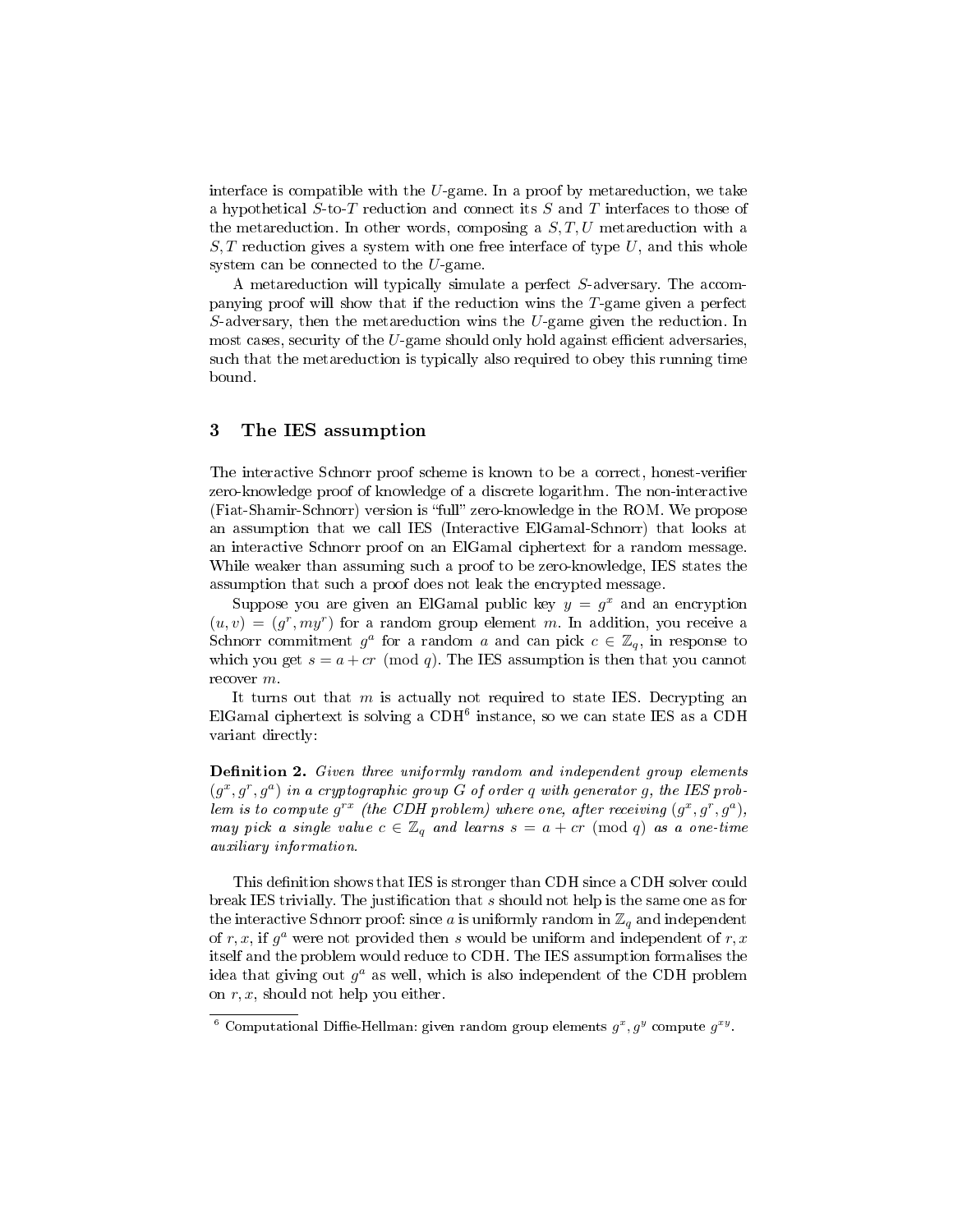For IES adversaries who pick c independently of a, the IES assumption reduces to CDH with the help of a rewinding reduction. Given a CDH instance  $(g^x, g^r)$  one can pick a random  $g^a$  and run the adversary up to the point where she produces c, then pick a random s and set  $h = g^s/(g^r)^c$  and rerun the adversary on  $(g^x, g^r, h)$ . As long as the same c appears in the second run, the simulation is sound (in particular the adversary can verify that she got the correct  $s$ ). This is of course exactly how one simulates Schnorr proofs to show honest-verifier zero-knowledge of the protocol. Like for Schnorr proofs, the simulation argument breaks down if the adversary chooses c depending on  $g^a$  but there is no known attack to exploit this technique.

The difference between breaking IES and extracting a witness from a Schnorr proof is that the former requires only finding a particular group element whereas the latter involves recovering an integer (exponent). An adversary who can recover x from a Schnorr proof  $(g^x, g^a, c, s = a + cx)$  can take discrete logarithms.

The result of Bernhard et al. on Fiat-Shamir-Schnorr shows that one cannot build a CCA-to-IND-CPA reduction for Signed ElGamal by extracting the witness (the encryption randomness) from the Schnorr proof in a ciphertext. However, the main task for such a reduction is to answer decryption queries, for which it suffices to recover the encrypted message (a group element).

## 4 Main theorem

Our goal is to exclude reductions from CCA security of Signed ElGamal to IND-CPA security of plain ElGamal (equivalently, to DDH). We make three constraints on the class of reductions that we consider. First, we consider only ef ficient reductions, since an exponential-time reduction could exhaustively search the key-space. Secondly, we consider rewinding black-box reductions: our reductions may invoke any number of copies of the adversary as long as the reduction is efficient overall. Each invocation of the adversary counts as a single operation. All these copies of the adversary run with the same random string. The reduction is in charge of all communication to and from these copies, including random oracle calls. In particular the reduction can employ the usual "special soundness" forking strategies. All computation from the moment the reduction sends a message to a copy of the adversary up to the adversary's reply counts as a single operation as far as the reduction is concerned.

Finally, we consider only key-passing reductions. A reduction to IND-CPA receives a public key from the IND-CPA challenger whereas a CCA adversary expects a public key; keys for plain and Signed ElGamal are of the same form. A key-passing reduction is one that gives all copies of the adversary the same public key which it received from its challenger. Alternatively, one could view the public key as being made available globally to all parties (the reduction and the copies of the adversary) via the IND-CPA challenger.

Why key-passing? We provide some intuition and the technical reasons for the key-passing assumption. Due to the rewinding nature of the Schnorr protocol extractor, we must allow our reduction access to multiple copies of the adversary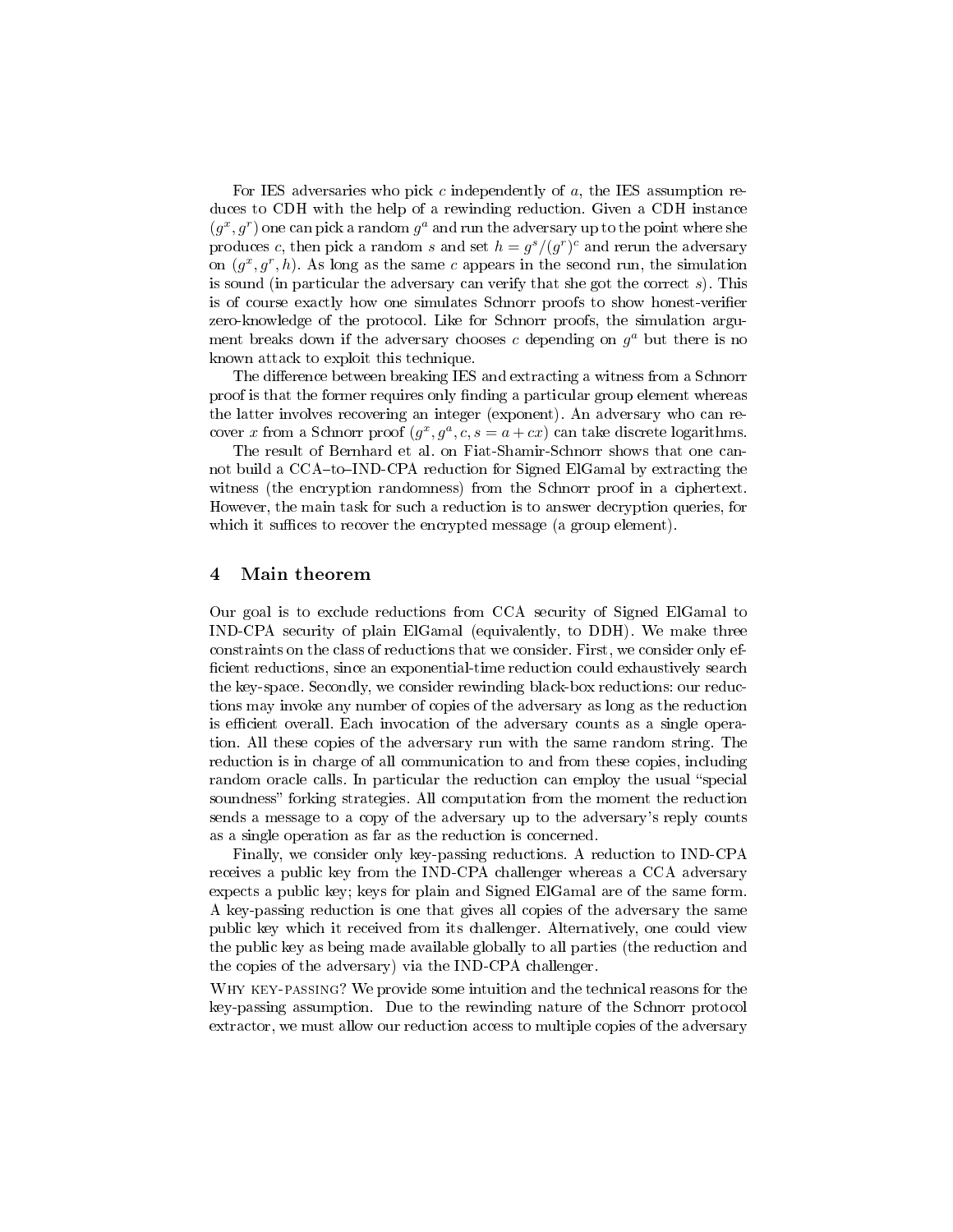with full control over the random oracle. Yet we do not want to offer the reduction the option to substitute a key of its own (for which it may know the secret key) for some copies of the adversary, which would lead to the following problem: The reduction may first run multiple copies of the adversary under self-chosen keys and test if the adversary succeeds in predicting the challenge bit with sufficiently high probability, exploiting knowledge of the secret key for answering decryption queries in this part. Only if this test phase is over, it may start the actual reduction to the IND-CPA challenger's public key.

While an actual adversary would pass the test phase of the reduction above, any metareduction most likely will fail to reach the second phase. The reason is simply that it would need to efficiently break CCA security under the reduction's keys. More precisely, if the metareduction treats the reduction as a black box, then one could potentially even mount meta-metareduction techniques (i.e., now playing against the metareduction) as in [\[11\]](#page-23-6) to base this argument on formal grounds. Still, it seems that this "testing" reduction is somewhat contrived, as it is not known how the test phase helps to break CPA security for the given key.

Technically, the chosen-key problem appears when our metareduction tries to inject an IES challenge into the reduction's view. The reduction, on input the challenger's public key  $pk$ , could both substitute a key of its own (for which it knows the secret key, but which is independent of the IES challenger) or the reduction could rerandomise  $pk$  by picking random  $r$  and returning  $pk^r$ . In this case the reduction cannot directly decrypt anything, but there is a dependency on the IES challenger's key. Intuitively, creating further keys of its own should not help the reduction to attack the challenger. But to a metareduction, both these tactics are indistinguishable: the resulting key looks random in both cases. If the metareduction injects an IES challenge into a ciphertext for which the reduction knows the secret key, all bets are off  $-$  the metareduction cannot simulate an adversary consistently anymore.

The solution to the above dilemma would be to somewhat grant the metareduction access to the reduction's self-chosen secretkeys. Note that it would not be sufficient to ask that each public key comes with a Schnorr signature of knowledge of its secret key (perhaps signed by the challenger)  $-$  the reduction controls the random oracle towards the adversary, so it could easily forge such signatures. But, in principle, other secure means of proofs of knowledge could help. Alternatively, switching to more transparent types of reductions such as algebraic or generic ones could also be a viable path.

It would be interesting to see whether the key-passing requirement could be weakened in future work. A more complicated argument (with looser concrete security bounds) may well succeed, but for now we prefer to work in the keypassing model.

<span id="page-9-0"></span>Our main result is the following theorem that excludes a large class of attempts to prove Signed ElGamal CCA-secure. The proof of the following also reveals that showing even CCA1 security is hard.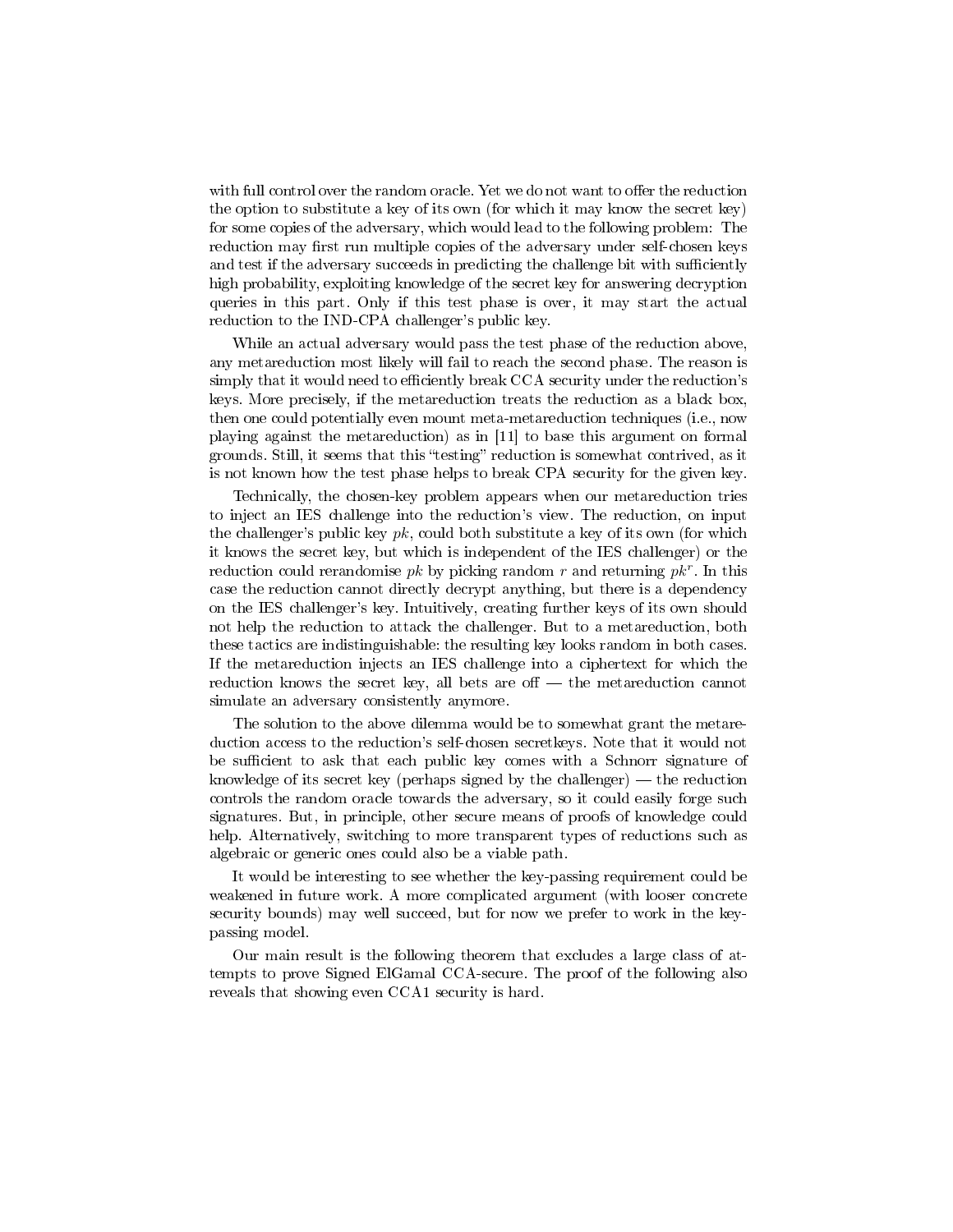Theorem 1. Suppose that DDH and IES hold in a cryptographic group G. Then there is no efficient key-passing black-box reduction from  $CCA$  security of Signed ElGamal to IND-CPA security of plain ElGamal in G.

# 5 The Proof

We will construct a metareduction to IES from any  $CCA$  +o-CPA reduction for Signed ElGamal. We introduce some variants of IES that will make the proof easier to present. We note that this does not introduce additional assumptions for our result: we show that they all reduce to IES.

#### 5.1 Verifiable IES

First, we deal with the issue that decrypted messages are not "verifiable". Proofs of knowledge are usually taken over NP relations (e.g. discrete logarithm). However, the statement that a ciphertext decrypts to a particular message is not  $immediately$  verifiable  $-$  it would require either the secret key or the encryption randomness to verify.

Our metareduction will have to check the decryptions produced by the reduction with which it interacts. We introduce a new assumption that we call veriable IES or vIES to give the metareduction this ability; we also show that vIES reduces to IES. The new feature of vIES is that the adversary gets many attempts at guessing the message; formally we introduce a new oracle for the adversary to check messages.

**Definition 3** (vIES). The vIES problem in a cryptographic group  $(\mathbb{G}, q, q)$  is to solve IES given the extra ability to check candidate solutions. Given  $(g^x, g^r, g^a)$ one may once submit a value  $c \in \mathbb{Z}_q$  and learn  $s = a + cr \pmod{q}$  in return; in addition, one may query an oracle check $(m)$  many times which returns 1 if and only if  $m = g^{rx}$ . One wins the game if one can find  $g^{rx}$ . A code-based presentation of the game is given in Figure [2.](#page-11-0)

The vIES assumption reduces to the IES assumption with a loss in soundness of a factor  $k+1$  where k is the number of checks made by the adversary. To see this, consider an efficient adversary with probability  $p$  of winning the vIES game and let  $k$  be a (polynomial) bound on the number of checks the adversary makes. Then with probability p, one of the following  $k+1$  events occur:  $E_i$  for  $1 \leq i \leq k$ is the event that the adversary makes at least  $i$  checking queries and the  $i$ -th check contains the correct message;  $E_0$  is the event that the adversary never makes a checking query on the correct message but still calls the finalization oracle with the correct message.

Our reduction to IES guesses  $i \stackrel{\$}{\leftarrow} \{0,1,\ldots,k\}$  uniformly at random and simulates as follows: forward the initial data and the challenge query between the adversary and IES challenger, for  $i > 0$  answer the first  $i-1$  checking queries with 0 and pass the result of the  $i$ -th checking query to the IES finalization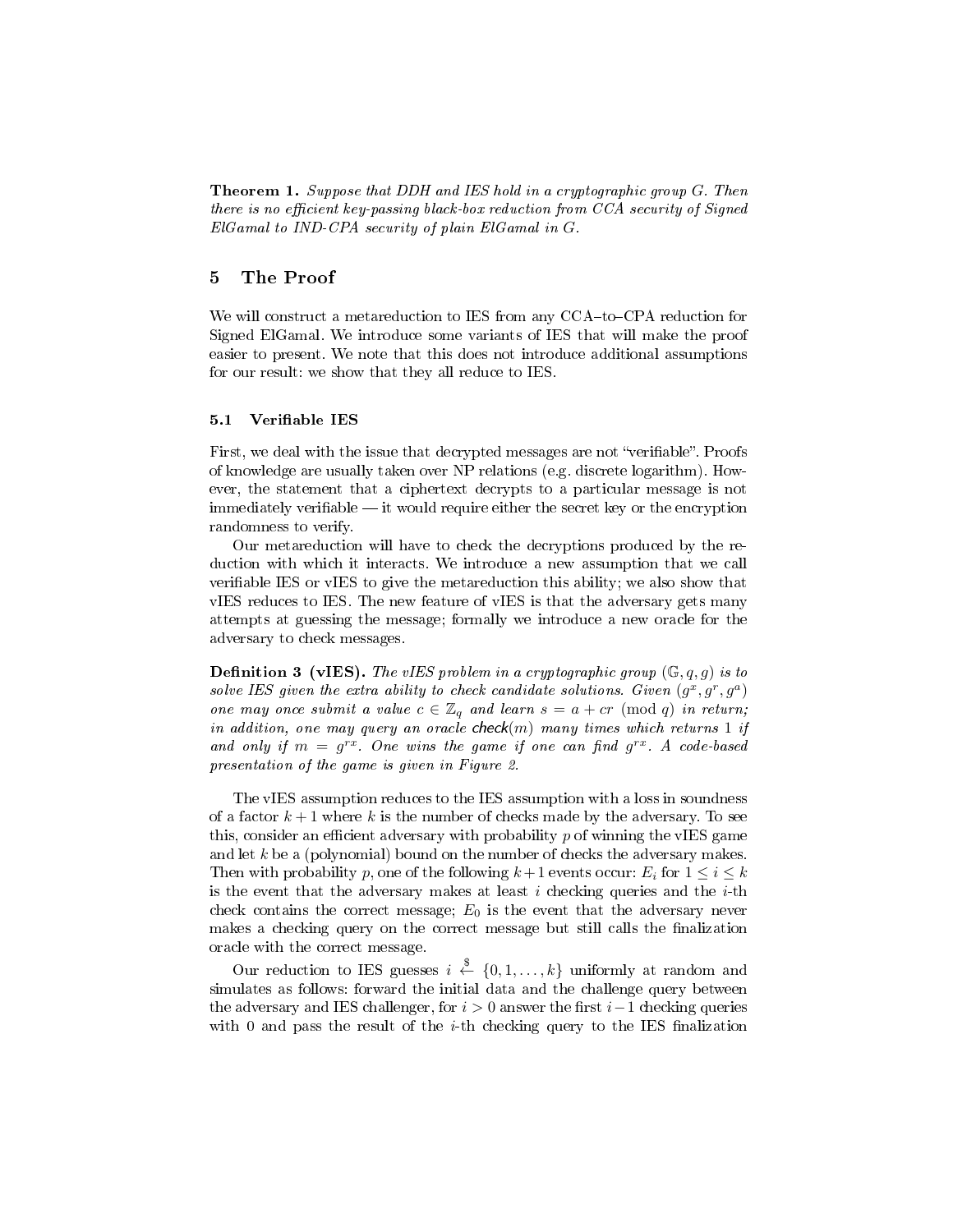<span id="page-11-0"></span>

| procedure initialise:                                                                                                                                                                                                             | <b>oracle</b> challenge $(c)$ :                                                                                                                                   |
|-----------------------------------------------------------------------------------------------------------------------------------------------------------------------------------------------------------------------------------|-------------------------------------------------------------------------------------------------------------------------------------------------------------------|
| $x \stackrel{\$}{\leftarrow} \mathbb{Z}_q$ ; $X \leftarrow g^x$ ;<br>$r \stackrel{\$}{\leftarrow} \mathbb{Z}_q$ ; $R \leftarrow g^r$ ;<br>$a \stackrel{\$}{\leftarrow} \mathbb{Z}_q$ ; $A \leftarrow g^a$ ;<br>return $(X, R, A)$ | return $a+cr \pmod{q}$<br>oracle check $(m)$ :<br>if $m = g^{rx}$ then return 1<br>else return 0 endif<br><b>procedure</b> finalise $(m)$ :<br>return check $(m)$ |

Fig. 2: Verifiable IES. The checking oracle allows the adversary to test candidate solutions before submitting one. Challenge may only be called once.

oracle directly, aborting the adversary at this point. For  $i = 0$  answer 0 to all the adversary's checking queries and forward the adversary's output to the finalization oracle. If the adversary does not make  $i$  checking queries or in case 0 makes no output, abort.

If event  $E_i$  occurs then the reduction for case i will break IES. Since we assumed the adversary to succeed with probability  $p$ , at least one of the events will occur with probability  $p/(k+1)$  as the  $k+1$  events are a partition of the event that the adversary succeeds. Since the reduction chooses i uniformly, we conclude that it succeeds against IES with probability  $p/(k+1)$ .

#### 5.2 One-more verifiable IES

For our metareduction we use a one-more variation of IES, for the same reason that Bernhard et al.'s proof that Fiat-Shamir-Schnorr is not adaptively secure requires the one-more discrete logarithm assumption. Unlike the cited theorem and assumption, the one-more IES assumption reduces to the basic one. We give the one-more assumption and reduction for veriable IES; the same reduction holds for the non-verifiable variation.

The one-more assumption works as follows. The adversary may obtain and open a number of IES "instances"; her aim is to solve an unopened instance. The initialization oracle produces a "public key"  $g^x$  shared between all instances. The instance oracle creates a fresh pair  $(g^r, g^a)$  together with an internal flag  $f = 0$  to denote that this instance is fresh. The adversary may issue a challenge c once per instance, to which the challenger replies with  $s = a + cr$  and sets the flag to  $f = 1$ to denote that the challenge for this instance has been provided. In addition, the adversary may ask for an instance to be opened to which the challenger responds with  $(r, a)$  and sets  $f = 2$ . As in vIES, the adversary may also ask to check a value m against an instance, in which case the challenger reveals if  $m = g^{rx}$ . Checking does not affect the flag f. The adversary wins by providing the value  $m = g^{rx}$  on an instance that has not been opened, i.e.  $f \leq 1$ . The one-more verifiable IES game is asymmetric in that the adversary must only solve a CDH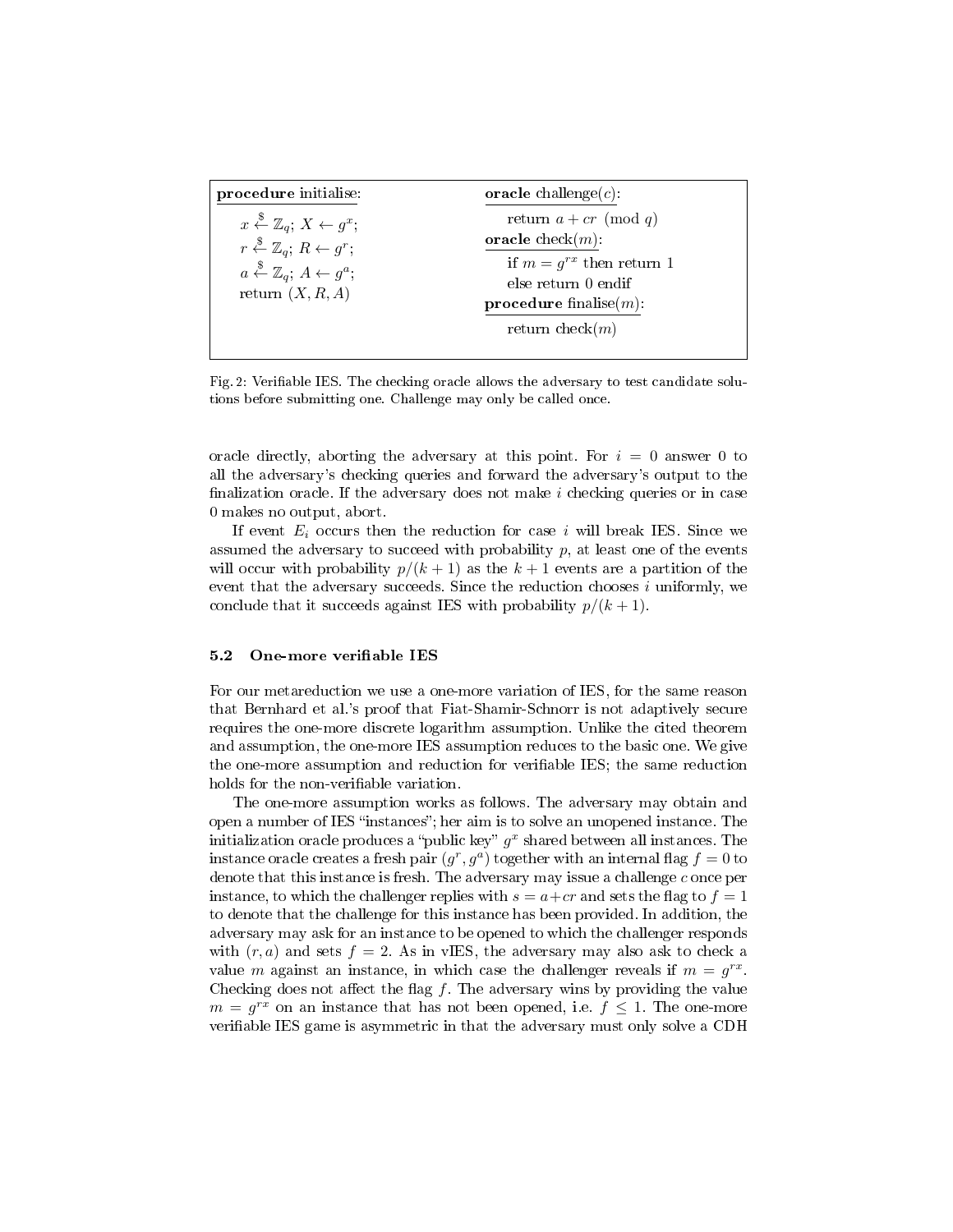instance to win but the game must provide a discrete logarithm  $r$  on request. It is this asymmetry that makes our metareduction work. Nonetheless, one-more verifiable IES reduces to plain IES. In the code-based presentation of the game in Figure [3,](#page-12-0) an index  $i$  is used to distinguish different instances.

**Definition 4 (OMvIES).** The one-more verifiable IES game is given by the code in Figure [3.](#page-12-0)

<span id="page-12-0"></span>

| procedure initialise:                                             | <b>oracle</b> challenge $(i, c)$ :    |
|-------------------------------------------------------------------|---------------------------------------|
| $j \leftarrow 0; T \leftarrow [$                                  | if $i > j$ then return $\perp$ endif; |
| $x \stackrel{\$}{\leftarrow} \mathbb{Z}_q$ ; $X \leftarrow q^x$ ; | $(r, a, f) \leftarrow T[i];$          |
| return $X$                                                        | if $f > 0$ then return $\perp$ endif; |
| procedure instance:                                               | $T[i] \leftarrow (r, a, 1);$          |
| $j \leftarrow j+1;$                                               | return $a+cr \pmod{q}$                |
| $r \stackrel{\$}{\leftarrow} \mathbb{Z}_q$ ; $R \leftarrow q^x$ ; | <b>oracle</b> check $(i, m)$ :        |
| $a \stackrel{\$}{\leftarrow} \mathbb{Z}_q$ ; $A \leftarrow q^x$ ; | if $i > j$ then return 0 endif;       |
| $f \leftarrow 0$ ;                                                | $(r, a, f) \leftarrow T[i];$          |
| $T[j] \leftarrow (r, a, f);$                                      | if $m = g^{rx}$ then return 1         |
| return $(j, R, A)$                                                | else return 0 endif                   |
| <b>procedure</b> finalise $(i, m)$ :                              | oracle open( <i>i</i> ):              |
| if $i > j$ then return 0 endif;                                   | if $i > j$ then return $\perp$ endif; |
| $(r, a, f) \leftarrow T[i];$                                      | $(r, a, f) \leftarrow T[i];$          |
| if $f > 1$ then return 0 endif;                                   | $T[i] \leftarrow (r, a, 2);$          |
| return check $(i, m)$                                             | return $(r, a)$                       |

Fig. 3: One-more verifiable IES. All IES instances share a common  $x$  but have their own  $r, a$  — which can be revealed using the open oracle.

The reader may be asking why they should have any confidence that an assumption as complex as OMvIES should be hard. We note that vIES and OMvIES derive their justification solely from the fact that they reduce to IES: they are intermediate steps to make our main proof easier, not assumptions in their own right that we ask anyone to believe in. The justification for basic IES we gave when we introduced it, that a single Schnorr proof should not completely break the security of ElGamal encryption. The reason that the one-more version reduces to the simple one is that the instances are independent in the sense that the adversary cannot perform a challenge query that "touches" more than one instance.

**Lemma 1.** There is a reduction from OMvIES to IES that loses a factor  $O(k^2)$ in soundness where  $k$  is a bound on the number of queries made by the adversary.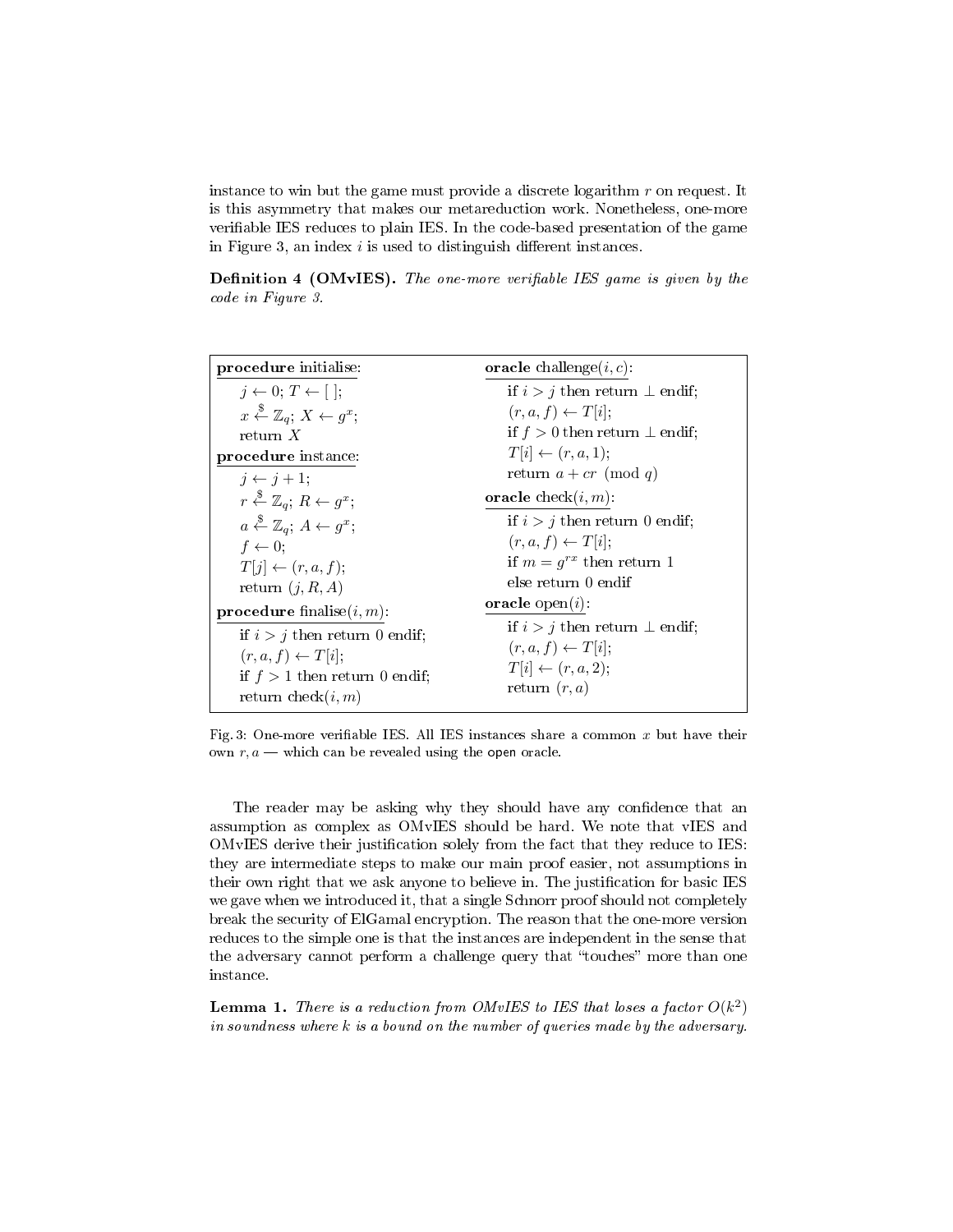*Proof.* It suffices to reduce OMvIES to vIES with a loss of  $O(k)$ . Given an upper bound  $k$  on the number of instances an adversary can create, pick  $n \stackrel{\$}{\leftarrow} \{1, \ldots, k\}$ at random and use the vIES challenger for the n-th instance. Simulate all other instances by picking fresh  $(r, a)$ . To open a simulated instance, simply reveal  $(r, a)$ . To check a simulated instance against a candidate m, check if  $m = X^r$ . If the adversary tries to open the  $n$ -th instance, abort. If the adversary succeeds with probability  $p$  against OMvIES then she succeeds with probability at least  $p/k$  against the *n*-th instance, in which case she cannot have opened this instance. So the reduction wins the vIES game with at least  $p/k$  probability too.  $\Box$ 

### 5.3 A model adversary

Let  $\mathcal R$  be a rewinding, black-box, key-passing reduction from CCA security of Signed ElGamal to IND-CPA security of plain ElGamal. That is,  $\mathcal{R}$  may invoke multiple copies of a CCA adversary  $A$  which expects to receive a public key, can make one challenge and many decryption queries and will output a guess bit.  $\mathcal R$ itself can interact with one IND-CPA challenger who provides a public key and a single challenge query, which returns a plain ElGamal ciphertext.

The aim of  $\mathcal R$  is to guess its challenger's bit  $\beta$ . We first construct an inefficient adversary A that breaks CCA of Signed ElGamal with advantage 1, that is it guesses correctly all the time. Our adversary  $A$  will operate in three phases: phases 1 and 2 are efficient and if a reduction  $R$  advances our adversary to phase 3 then  $R$  must have already broken an assumption (IES or DDH) itself or launched exponentially many copies of the adversary. We also show how to construct an efficient simulation of (multiple copies of)  $A$  under these conditions, yielding our metareduction. Thus, using an inefficient adversary in the first place does not cause triviality problems.

Suppose w.l.o.g. that  $q > 5$  and consider the inefficient adversary  $A_n$  in Figure [4](#page-14-0) where  $\Psi : \mathbb{Z}_q[X] \to \mathbb{Z}_q$  is a random function<sup>[7](#page-13-0)</sup> (since efficiency is not an issue, random functions exist). RO is a random oracle call and dlog takes a discrete logarithm (which an inefficient adversary can also do). Decrypt and Challenge are calls to the CCA challenger.

Adversary  $A_n$  runs in three phases. In phase 1, it builds up a chain of n Signed ElGamal ciphertexts in such a way that the randomness used in each ciphertext depends on the challenge returned from the random oracle in the previous one. Indeed,  $A_n$  only draws one random value to initialise S and uses the random function  $\Psi$  to update its state afterwards. One can think of  $S$  as the current state of a internal pseudorandom number generator.

In phase 2, our adversary asks decryption queries in reverse order, in the manner first proposed by Shoup and Gennaro [\[16\]](#page-23-0) and used by Bernhard et al. [\[5\]](#page-22-5). Crucially, our adversary checks the correctness of each decryption and aborts if the CCA game resp. reduction to which it is connected tries to cheat by returning a false decryption. By the time our adversary reaches phase 3, it is

<span id="page-13-0"></span><sup>&</sup>lt;sup>7</sup> By choosing the polynomial ring over  $\mathbb{Z}_q$  as the domain, we mean that  $\Psi$  takes arbitrary-length finite sequences of integers modulo  $q$  as input.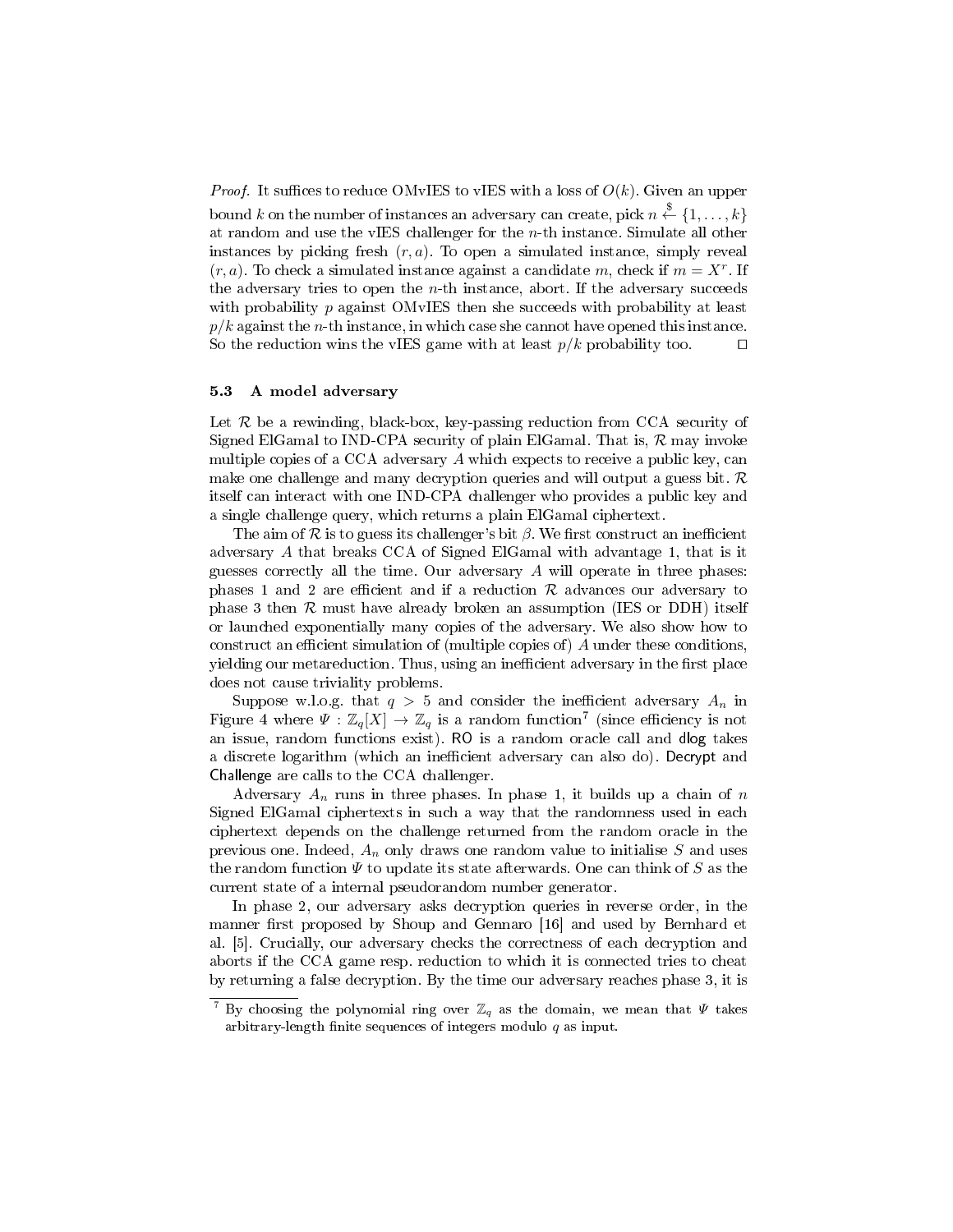<span id="page-14-0"></span>

| // input: public key Y                                        |                                                  |
|---------------------------------------------------------------|--------------------------------------------------|
| $S \stackrel{\$}{\leftarrow} \mathbb{Z}_q$ ; $T \leftarrow [$ | for $i = n \dots 1$ step $(-1)$ do               |
|                                                               | $(M, C, D, A, s) \leftarrow T[i]$                |
|                                                               | $M' \leftarrow$ Decrypt $(C, D, A, s)$           |
| for $i=1n$ do                                                 | if $M \neq M'$ then abort endif                  |
| $r \leftarrow \Psi(1, S)$                                     | endfor                                           |
| $a \leftarrow \Psi(2, S)$                                     |                                                  |
| $m \leftarrow \Psi(3, S)$                                     | // PHASE 3 $\frac{1}{2}$                         |
| $M \leftarrow q^m$                                            | $m_0 \leftarrow \Psi(4, S)$                      |
| $(C, D) \leftarrow (q^r, MY^r)$                               | $m_1 \leftarrow \Psi(5, S)$                      |
| $A \leftarrow q^a$                                            | $(C, D, A, s) \leftarrow$ Challenge $(m_0, m_1)$ |
| $c \leftarrow \text{RO}(Y, C, D, A)$                          | $r \leftarrow \mathsf{dlog}(C)$                  |
| $s \leftarrow a + cr \pmod{q}$                                | $M \leftarrow D/Y^r$                             |
| $S \leftarrow (S, c)$                                         | if $M = q^{m_0}$ then return 0                   |
| $T[i] \leftarrow (M, C, D, A, s)$                             | else return 1 endif                              |
| endfor                                                        |                                                  |
|                                                               |                                                  |

Fig. 4: Adversary  $A_n$  against CCA of Signed ElGamal with advantage 1.

"satisfied" that whoever it is interacting with really can decrypt Signed ElGamal ciphertexts. It picks two random messages, asks a challenge query and takes a discrete logarithm to win the CCA game with overwhelming probability<sup>[8](#page-14-1)</sup>.

Our proof strategy will be to give an efficient simulation of phases 1 and 2 (which means dealing with  $\Psi$ ) and to argue that no copy of  $A_n$  will ever reach phase 3 in less than exponential time, unless the reduction solves IES or DDH.

In the proof we will make three case distinctions. Recall that  $\mathcal R$  is a reduction from CCA of Signed ElGamal to IND-CPA of plain ElGamal.

- 1. R answers the IND-CPA challenger's query without any copy of the adversary reaching Phase 3. In this case, we can simulate all copies of the adversary by lazily sampling the random function  $\Psi$  to obtain an IND-CPA adversary that wins its game with the same probability as  $\mathcal R$  given access to a CCA adversary that always guesses correctly.
- 2.  $\mathcal R$  answers a decryption query on a ciphertext without using special soundness. We build a metareduction to IES.
- 3. Neither of the above cases occur. In this case one copy of the adversary we are simulating proceeds to the point where it would have to use its discrete logarithm capability hence it must have got answers to all  $n$  decryption queries. In this case we show that the reduction must have launched  $\Omega(2^n)$ copies of the adversary.

<span id="page-14-1"></span><sup>&</sup>lt;sup>8</sup> The probability is not exactly 1 because  $m_0$  and  $m_1$  could collide.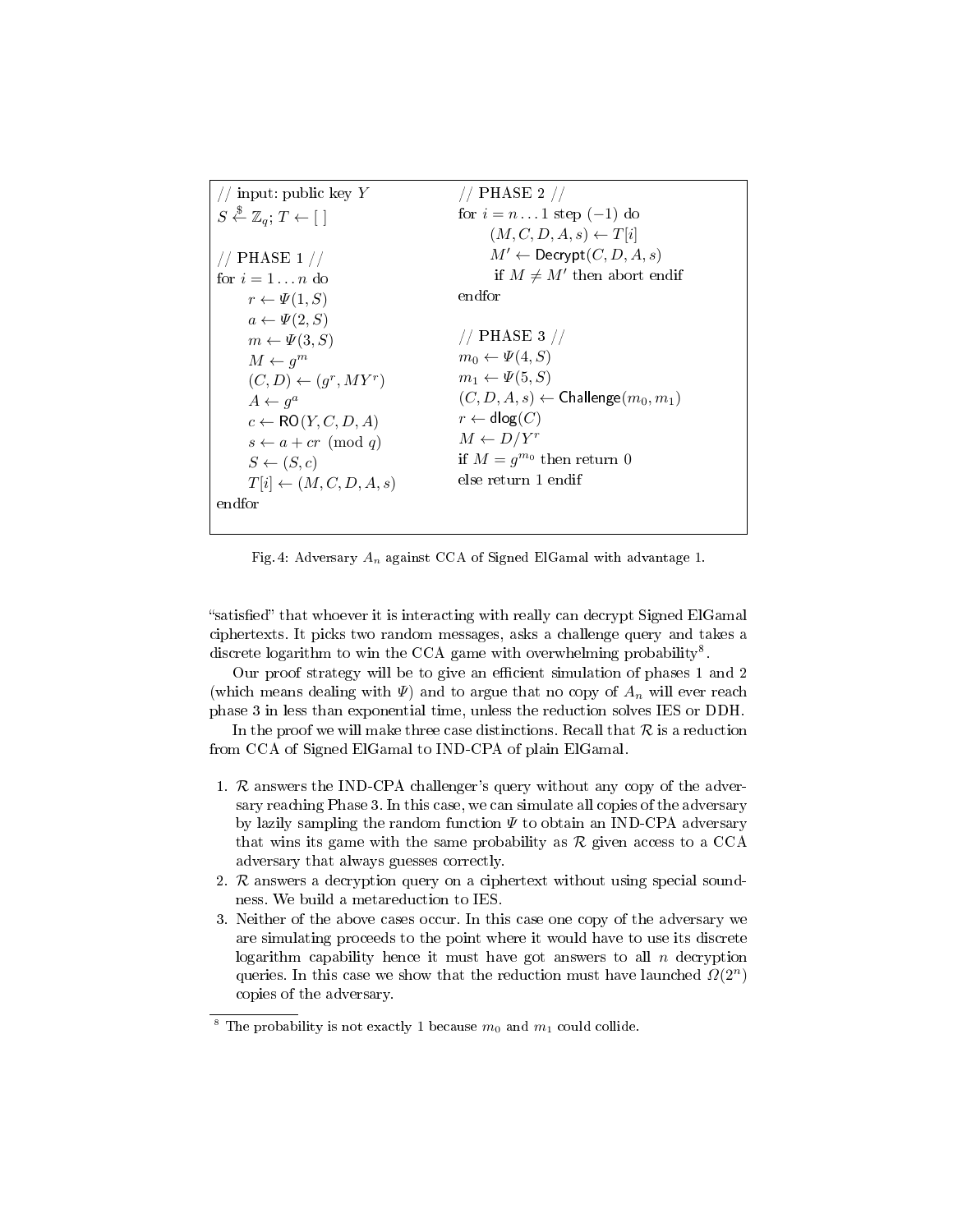#### 5.4 Case 1: the reduction solves DDH by itself

If the reduction answers its IND-CPA challenge without getting any copy of the adversary to run to phase 3 then the reduction must be breaking indistinguishability "by itself". In this case we can just simulate the adversary efficiently for as long as needed.

**Lemma 2.** Let  $E_1$  be the event that the reduction R returns a guess to its challenger without any copy of the adversary reaching Phase 3. There is a metareduction  $M_1$  that breaks DDH in G with advantage  $\alpha_M = \Pr[E_1] \alpha_{E_1}/2$  where  $\alpha_{E_1}$ is the advantage of  $R$  (with access to our adversary) given that  $E_1$  has occurred.

*Proof.* Consider an efficient metareduction  $M_1$  which simulates all the copies of our adversary in phases 1 and 2 and the random function by lazy sampling, once for all copies of the adversary. If an adversary copy reaches phase 3 or  $R$  aborts,  $M_1$  outputs a random guess. Writing  $\sigma_{E_1} := \Pr[\mathcal{R}]$  guesses correctly  $\mid E_1]$  and  $\alpha_{E_1}:=(2\sigma_{E_1}\!-\!1)$  we compute the advantage of  $M_1$  as  $\Pr[E_1]\!\cdot\!\alpha_{E_1}$  . The advantage against the encryption scheme gives an adversary against DDH with advantage  $\Pr[E_1] \alpha_{E_1}/2.$ 

#### 5.5 Case 2: The reduction breaks IES

If the reduction  $R$  does run a copy of the adversary to phase 3, we can hope that it solves IES for us along the way. We define a metareduction  $M_2$  that simulates individual copies of  $A_n$  as follows, with joint state between the copies in two global variables  $U, V$ . All other variables are local to each simulated copy of the adversary.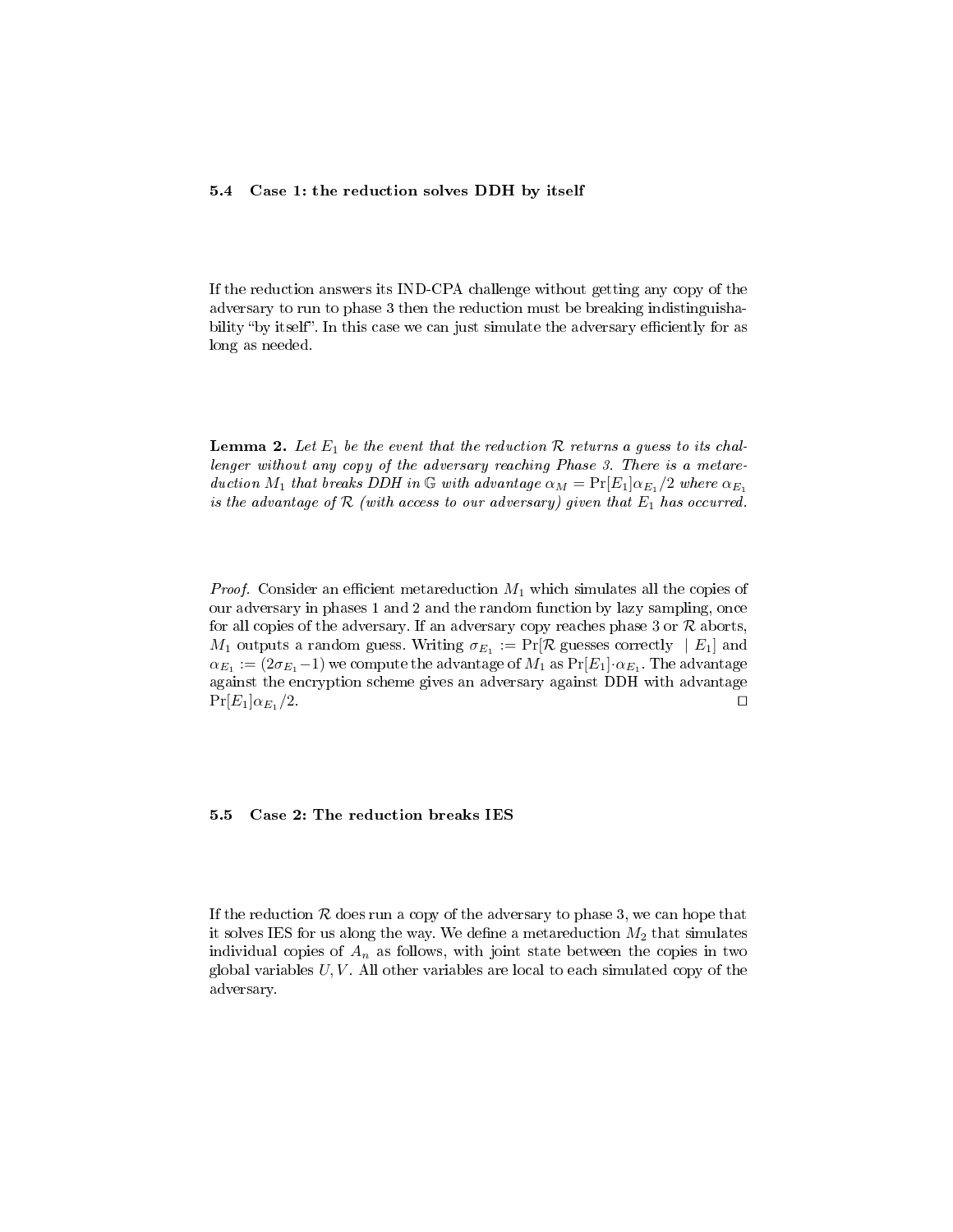COPY OF  $A_n$  // // PHASE 1 //  $S \leftarrow 0$ for  $i = 1 \ldots n$  do  $(R, A, d) \leftarrow$  draw $(S)$  $c \leftarrow \mathsf{R}\;\mathsf{RO}(X,R,g^d,A)$  $s \leftarrow \text{chal}(R, A, c)$  $S \leftarrow (S, c)$  $T[i] \leftarrow (R, A, d, c, s)$ endfor // PHASE 2 // for  $i = n \dots 1$  step  $(-1)$  do  $(R, A, d, c, s) \leftarrow T[i]$  $M \leftarrow \mathsf{R}$ . decrypt $(R, g^d, A, s)$  $Z \leftarrow g^d/M$ if not check $(R, A, Z)$  then abort this copy of  $A_n$ endif endfor oracle check $(R, A, Z)$ :  $(j, \phi, c', s', r', a') \leftarrow V[R, A]$  $\beta \leftarrow L$ check $(j, Z)$ if  $\beta = 1$  and  $\phi < 2$  then abort and return  $(i, Z)$ to OMvIES challenger else return  $\beta$ endif oracle draw $(S)$ : if  $U[S]$  is defined then  $(R, A, d) \leftarrow U[S]$ return  $(R, A, d)$ else  $(j, R, A) \leftarrow$  I.lnstance()  $d\stackrel{\$}{\leftarrow}\mathbb{Z}_q$  $U[S] \leftarrow (R, A, d)$  $V[R, A] \leftarrow (j, 0, 0, 0, 0, 0)$ return  $(R, A, d)$ endif oracle  $\text{chal}(R, A, c)$ :  $(j, \phi, c', s', r', a') \leftarrow V[R, A]$ if  $\phi = 0$  then  $s \leftarrow$  I. Challenge $(j, c)$  $V[R, A] \leftarrow (j, 1, c, s, 0, 0)$ return s elseif  $\phi = 1$  then if  $c = c'$  then // replay return  $s'$ else // fork  $(r, a) \leftarrow$  I.open $(j)$  $V[R, A] \leftarrow (j, 2, c', s', r, a)$ return  $a + cr \pmod{q}$ endif else //  $\phi = 2$ return  $a' + cr' \pmod{q}$ endif

Our metareduction  $M_2$  simulates both the adversary and challenger interfaces towards the reduction  $\mathcal R$  and interacts with an OMvIES challenger. On the challenger interface  $M_2$  passes the challenger's public key. By assumption,  $\mathcal R$  is key-passing so although the simulated adversaries formally receive a public key from  $R$  we could equally well have the metareduction provide them with this key directly. If the reduction asks an IND-CPA challenge query, we just simulate this challenge query (picking a random bit  $b$ ); since we have already dealt with case 1 we can ignore the reduction returning a guess to the challenger for now.

In detail, our metareduction operates as follows. Initially, it obtains a value X from its OMvIES challenger and hands control to the reduction  $\mathcal{R}$ . When  $\mathcal{R}$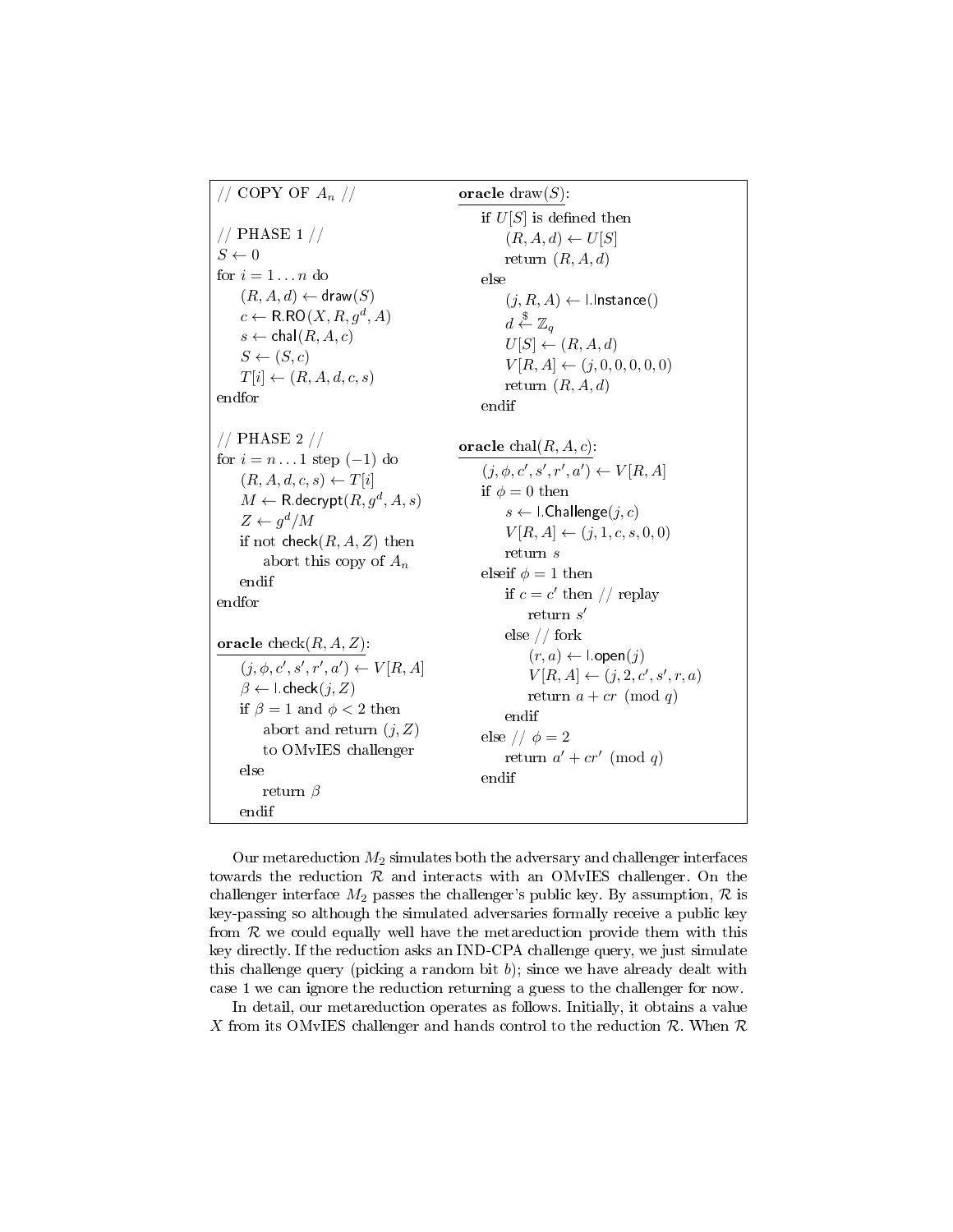asks to invoke a new copy of the adversary  $A$ , metareduction  $M_2$  simulates a copy of A using public key X (since  $\mathcal R$  is key-passing) using the algorithms in the code listing above. The oracles check, draw and chal are shared between all copies of the simulated adversary. R.alg means we call back to  $\mathcal{R}$ , simulating the adversary calling its challenger's oracle named alg whereas I.alg means call the oracle named alg on the OMvIES challenger.

If the reduction makes a challenge query (to its IND-CPA challenger) the metareduction draws a random bit  $b$  and simulates the challenge ciphertext; if the reduction  $R$  makes a guess at b then the metareduction aborts (this is case 1 which we have dealt with above). If  $R$  manages to get a copy of the simulated adversary to phase 3, the metareduction  $M_2$  aborts too — this is case 3 which we will deal with later.

The check, draw and chal oracles help the metareduction  $M_2$  simulate multiple copies of  $A_n$  using only one OMvIES challenger. The draw oracle ensures that multiple copies of the adversary who receive identical (random oracle) replies from  $R$  also produce identical ciphertexts. In a table  $U$  the metareduction keeps track of whether a particular adversary state  $S$  has been encountered before; if so we can simply replay the same ciphertexts.

The chal oracle is responsible for completing the proofs in Signed ElGamal ciphertexts. The table V maps each OMvIES instance  $(R, A)$  to the following parameters:

- $-$  The integer j is the index required to tell the challenger to operate on this particular instance.
- $-$  The potential  $\phi$  is the equivalent of the OMDL potential in Bernhard et al. 's proof  $[5]$  and matches the potential f stored internally by the OMvIES challenger.
	- The first time a particular instance  $(R, A)$  is used (case  $\phi = 0$ ), chal uses the OMvIES challenge oracle to complete the proof.
	- In case  $\phi = 1$ , if the current challenge has been used before then the reduction is replaying one adversary copy's responses to a second copy. In this case the metareduction replays the response s that it computed earlier. If c is fresh on the other hand, then the reduction has "forked" two copies of the adversary on the random oracle call in this proof and is about to recover the discrete logarithm  $r$  by applying special soundness. In this case our metareduction  $M_2$  opens the instance.
	- In case  $\phi = 2$  the instance has already been opened, so  $M_2$  knows the values  $a, r$  necessary to make the proof itself.
- $-$  The values  $c', s'$  in a V-entry store the challenge and response from a previous chal query. These values are used in case  $\phi = 1$  and the reduction replays the same  $c'$ , in which case the metareduction replies with the same  $s'$ .
- The values r', a' store the discrete logarithms of R, A when  $\phi = 2$ . In this case the reduction has forked the adversary on the instance  $(R, A)$ , forcing the metareduction to open the instance.

The check oracle is responsible for checking both that the reduction does not cheat and whether the reduction has solved OMvIES for us. When the reduction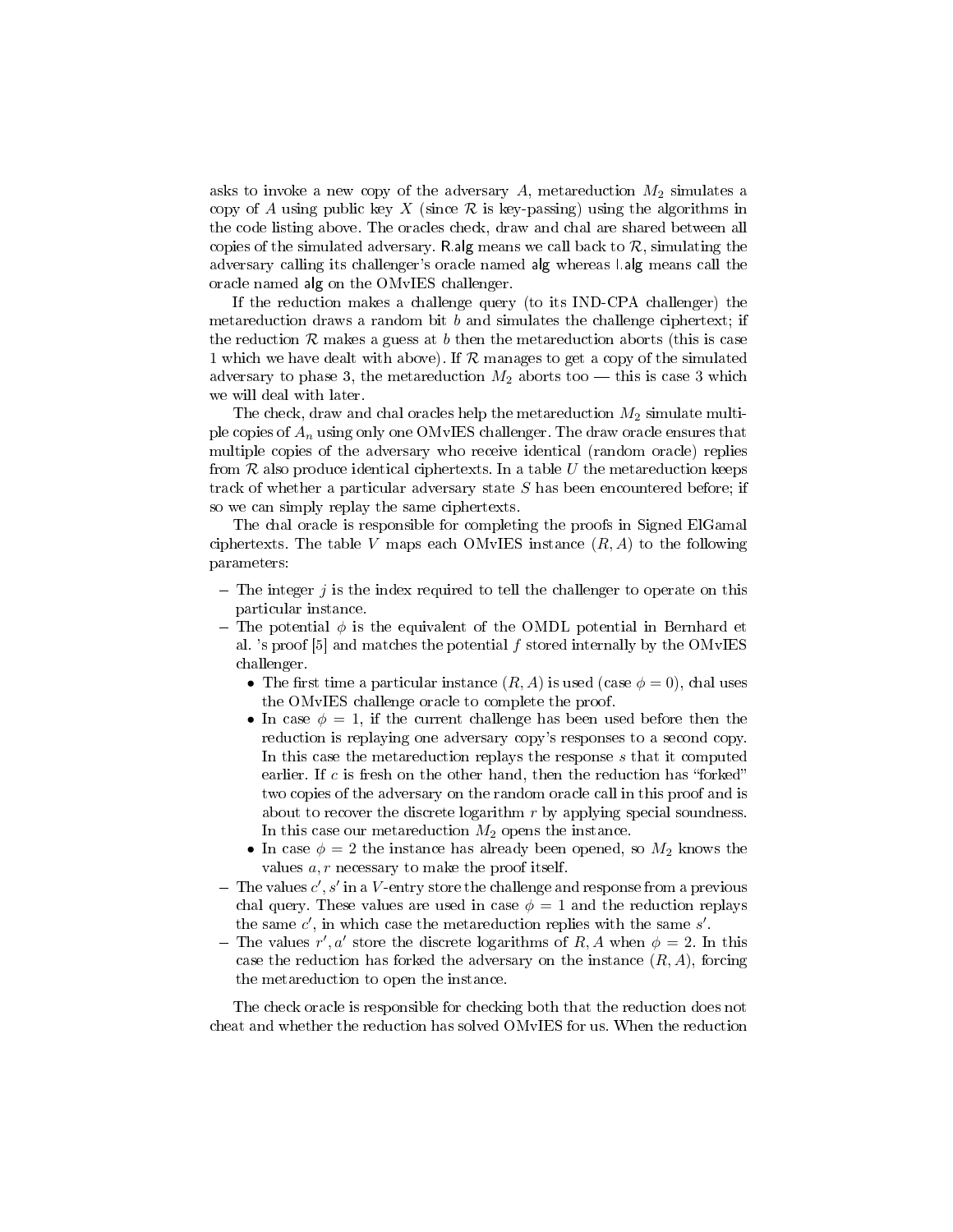returns a decryption  $M$  to a copy of the adversary, the simulated adversary strips out the message to recover what would be the CDH solution  $g^{rx}$  for the instance in question. The metareduction  $M_2$  then checks this with the OMvIES challenger. Should the decryption turn out to be false, the copy of the adversary in question aborts. If the decryption is correct and the potential is not yet at 2 then the reduction has given us some information that we do not know already (the instance in question is unopened) and we solve OMvIES.

The above arguments show that whenever  $\mathcal R$  decrypts an unopened challenge instance, the metareduction  $M_2$  breaks OMvIES. It remains to show that R cannot distinguish M from multiple, independent copies of  $A_n$  running on the same random string. Recall that in Figure [4](#page-14-0) we have the following invariants.

1. Two copies of  $A_n$  that receive identical messages from  $\mathcal R$  also produce identical messages/calls back to  $\mathcal{R}$ .

This is because all copies execute on the same random string and do not communicate with anyone except  $\mathcal{R}$ .

- 2. R can influence copies of  $A_n$  in exactly three places: answering random oracle queries in phase 1, decryption queries in phase 2 and the challenge query in phase 3.
- 3. The moment that two copies of  $A_n$  get different answers to a random oracle query, the two copies become independent of each other. If at some point two copies U, V get different answers  $c_U \neq c_V$  to the same random oracle query then their states  $S_U, S_V$  will become distinct from then on and never coincide again (since we only ever append to state vectors). Since the randomness used to construct Signed ElGamal ciphertexts is drawn using a random function  $\Psi$  from the current state S, the ciphertexts in two copies with different states are independent.
- 4. The distribution of each individual ElGamal ciphertext and Schnorr commitment produced by  $A_n$  is uniform, that is  $(C, D, A)$  is a uniformly random element of  $\mathbb{G}^3$ .

This follows from  $r, a, m$  being drawn by a random function on distinct inputs.

5. In phase 2, a copy of  $A_n$  will proceed past a decryption query (and not abort) if and only if the decryption is correct.

These invariants will let us show that the values received by  $\mathcal R$  when interacting with  $M_2$  or multiple copies of  $A_n$  are identically distributed. We use induction over the sequence of all calls made to  $\mathcal R$  in a particular execution. Before the first call, the distributions of all values sent to  $R$  are certainly equal.

- For a RO call, there are two cases. If this call is made by a copy of the adversary that has received the exact same sequence of inputs and outputs as some other copy has received previously, then it will return the same values  $(X, C, D, A)$  as the previous copy.

This holds for  $A_n$  as the state S of the copy that sent the current call will match the state  $S'$  of the previous copy at the time it sent the equivalent call, so the values  $C, D, A$  will be equal (and X is constant in any case).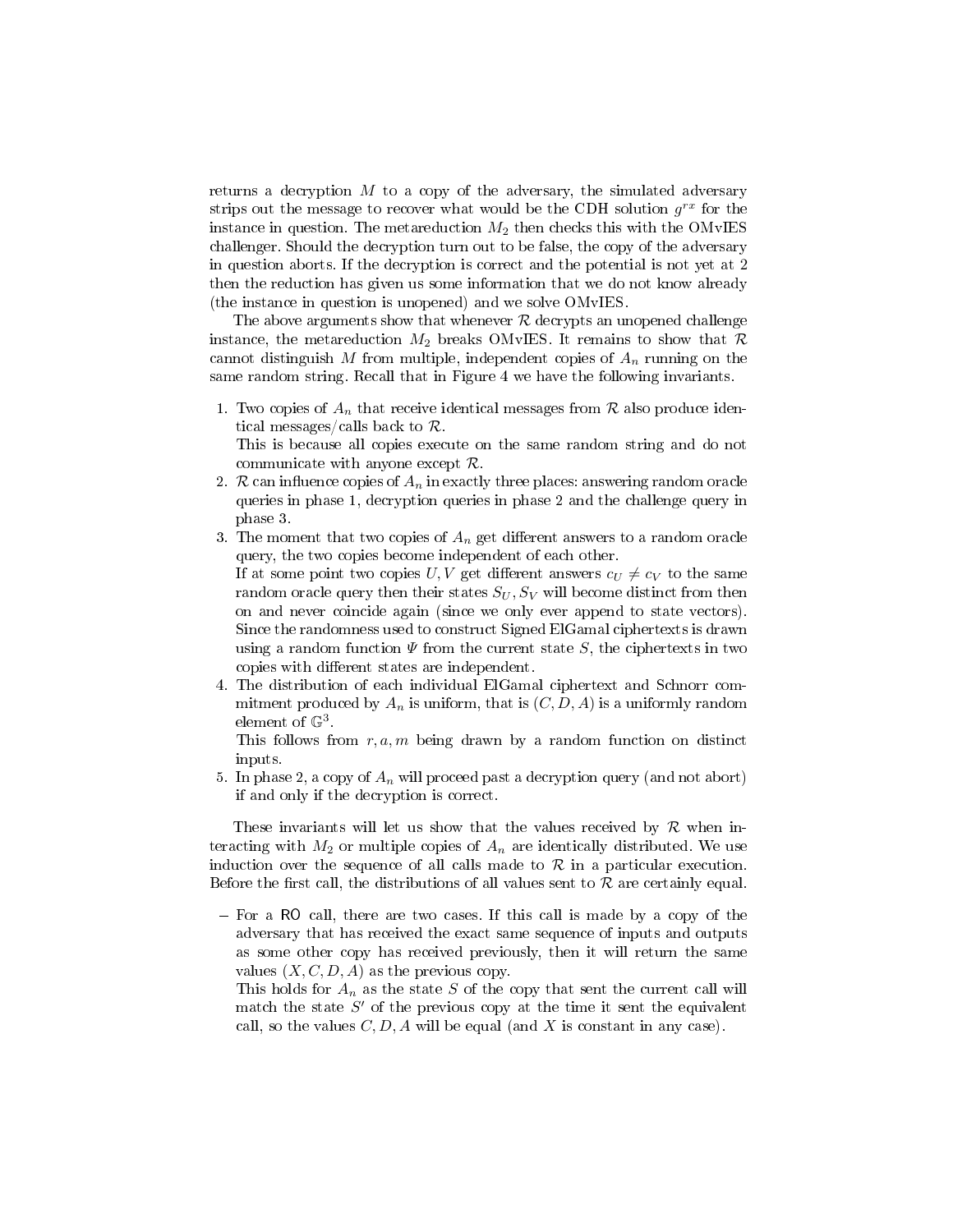In  $M_2$ , the oracle draw ensures that the same state S leads to the same values  $(R, A, d)$  being returned.

 $-$  For a fresh RO call (that does not match the case above), the value X is constant and the values  $R, D, A$  are uniformly random and independent of each other and all values sent to the reduction  $\mathcal R$  so far.

In  $A_n$  this holds because S is fresh and the values in question are therefore obtained by a random function on distinct, fresh inputs (since  $m$  is uniform, so is  $M$  and because  $M$  is not used elsewhere, so is  $MY^r$ ). In  $M_2$  a fresh  $S$ causes  $(R, A)$  to be sampled from the OMvIES challenger so they are uniform and independent of previous values as expected;  $D$  is also a fresh, uniform group element.

 $-$  The value s in a decryption query is completely determined by the matching  $C, D, A$  and  $c \longrightarrow$  all of which R has seen before in the matching random oracle query, or in the case of c the reduction  $R$  has chosen the value itself. This holds in both  $A_n$  and  $M_2$ .

It follows that up until some adversary copy reaches phase 3,  $R$  cannot tell  $M_2$  from  $A_n$  and must therefore have a negligibly close IND-CPA advantages in both experiments.

#### 5.6 Case 3: the reduction takes exponential time

This case is essentially the same argument as that of Bernhard et al. [\[5\]](#page-22-5). If the reduction  $\mathcal R$  when interacting with  $M_2$  ever gets a copy of the simulated adversary to phase 3 (in which case  $M_2$  aborts) then it must have launched at least  $2^n$  copies of the adversary.

**Lemma 3.** Consider an execution of  $M_2$  with any reduction R that results in one copy of the simulated adversary advancing to phase 3. Then  $R$  must have  $\lambda$  launched  $2^n$  copies of the adversary.

If a copy of the adversary simulated by  $M_2$  advances to phase 3, we know that neither has  $R$  returned a guess at  $\beta$  (this would have halted the entire execution as in Case 1) nor has the check oracle aborted because OMvIES has been solved (Case 2). In particular,  $R$  has never answered a decryption query on a ciphertext linked to an OMvIES instance at potential  $\phi \leq 1$ .

We build a complete binary tree of depth  $n$  representing points in the execution of  $\mathcal R$  with our metareduction where the adversary must have been "forked" on Schnorr proofs. Our aim is to show that each leaf of the tree must reference a distinct copy of the adversary, hence there must have been at least  $2<sup>n</sup>$  copies overall launched by  $R$ . We first give the invariants of our tree and prove that these imply distinct adversary copies in the leaves. Then we will construct a tree meeting these invariants from any execution that reaches phase 3.

The nodes in our tree have labels  $(i, k)$  where i is an identifier for some copy of the adversary (for example, one can number the copies in the order that they begin phase 1) and  $k \leq n$  is an integer referencing a particular decryption query. Our nodes will have the following invariants.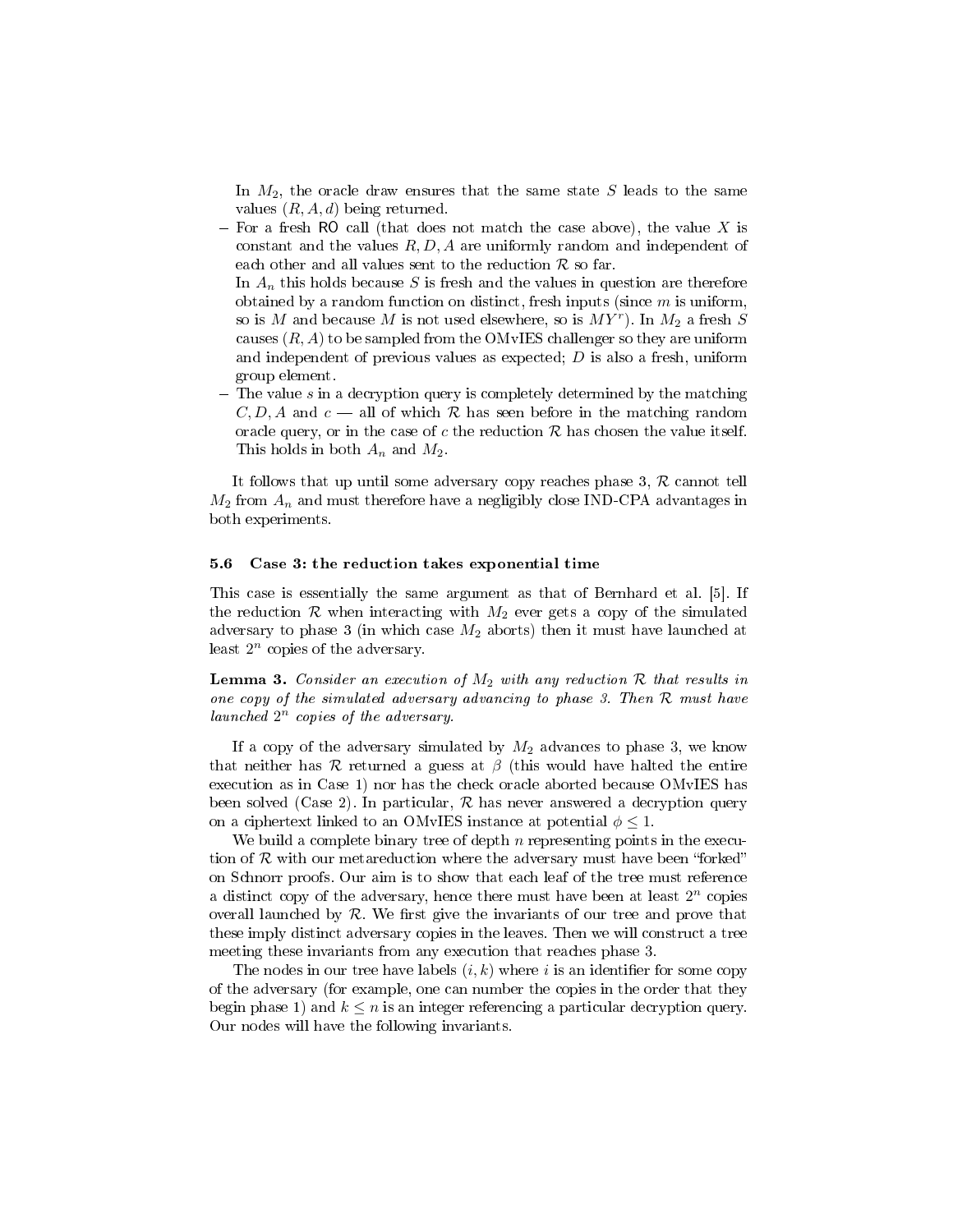- 1. Any copy of the adversary referenced in the tree has advanced to at least phase 2 and has obtained all its n challenges. If a node  $(i, k)$  is present then copy  $i$  has also obtained answers to at least its first  $k$  decryption queries,
- 2. The root of the tree is of the form  $(i, n)$ . A child of  $(i, k)$  is of the form  $(j, k - 1)$  and a descendant of  $(i, k)$  is of the form  $(j, l)$  with  $0 \leq l \leq k$ .
- 3. If  $(j, l)$  is a descendant of  $(i, k)$  then (1) the copy j has got the same first  $n - k$  challenges as copy i. (The two could also be identical.) However, (2) the copies  $(j, k - 1)$  and  $(j', k - 1)$  represented by the two children of  $(i, k)$ differ in challenge  $n - k + 1$ .

Recall that our adversary  $A_n$  performs decryption queries in reverse order after it has got all n challenges, so the first decryption query uses the n-th challenge etc. This explains the reversed indexing  $n - (k - 1)$  of the referenced challenges for the  $(*, k - 1)$  nodes in the last property.

If we can construct such a complete binary tree rooted at  $(i, n)$  where i is the copy of the adversary that reached phase 3 then we claim that all  $2^n$  leaves of this tree represent distinct copies of the adversary, proving our exponential lower bound. Suppose for the sake of contradiction that two distinct leaves  $L = (j, 0)$ and  $M = (j', 0)$  refer to the same copy of the adversary, i.e.  $j = j'$ . Then consider the unique path from the one leaf to the other in the tree, and the highest (i.e. closest to the root) node  $R = (i, k)$  on this path. R will have two children A and  $B$ , since  $R$  is not itself a leaf by construction. W.l.o.g.  $L$  is a descendant or equal to A and M is a descendant or equal to B. The contradiction is that by invariant 3, A and B must differ in their  $n - k + 1$ st challenge (part 1 of the invariant) whereas all descendants of A, including L, must share their  $n-k+1$ st challenge with A (by applying part 2 of the invariant to  $A$ ). Similarly, M must share challenge  $n - k + 1$  with B and therefore L, M must differ in challenge  $n - k + 1$ . It follows that  $j \neq j'$  and that there must be  $2^n$  distinct copies of the adversary referenced in the leaves, hence  $R$  must have launched this many copies.

To construct the tree from an execution that reaches phase 3, we pick the copy i of the adversary  $A_n$  that reached phase 3 and use  $(i, n)$  as the root; this trivially meets all invariants. We repeatedly give each node  $(j, l)$  with  $l > 0$  two children as follows. The first child of  $(j, l)$  is simply  $(j, l - 1)$ . Invariant 1 carries over as the second component of the node decreases, invariants 2 and 3(1) are trivially satisfied.

The core of the tree construction is in the choice of the second child for each node. For the second child of  $(j, l)$  with  $l > 0$  we observe that since copy j has got an answer to its *l*-th decryption query yet  $M_2$  has not solved OMvIES with this answer, the corresponding IES instance must be at  $\phi = 2$ . Therefore some other copy  $j'$  of the adversary must have triggered the opening of this instance, before copy  $j$  got its *l*-th decryption query answered. This other copy  $j'$  must therefore have shared challenges 1 up to  $n-l$  with j and been "forked" on challenge  $n-l+1$ to open the IES instance in question. And this forking can only have happened after j' had its own  $l - 1$ st decryption query answered, since it must have been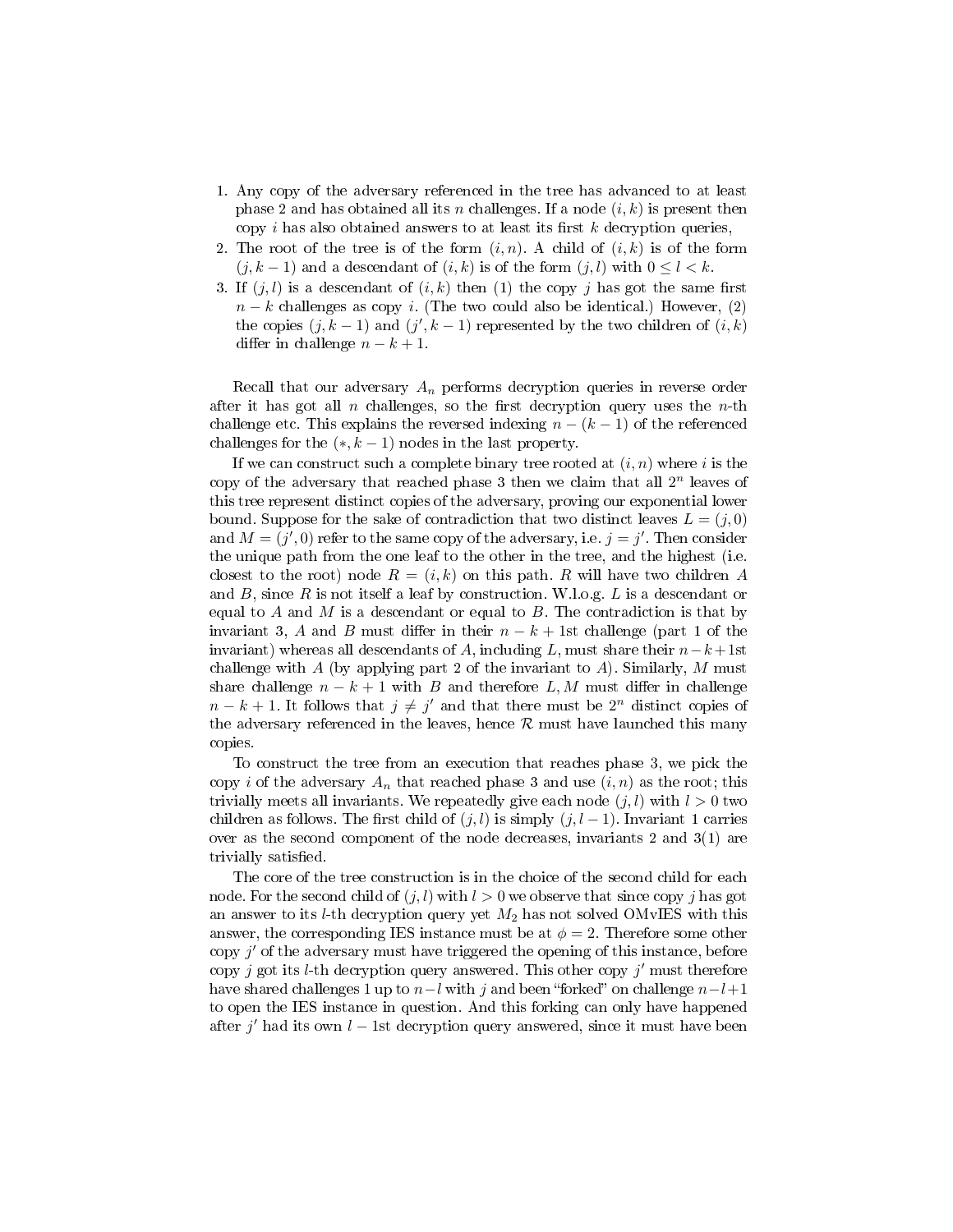the *l*th decryption query of  $j'$  that triggered the opening. It follows that we can pick  $(j', l - 1)$  as our second child of  $(j, l)$  to satisfy all the invariants.

Taken together, our three cases show that a key-passing black-box reduction  $\mathcal R$  from IND-CPA security of Signed ElGamal to IND-CPA security of plain ElGamal must either solve DDH, or IES, or run in exponential time. This proves our Theorem [1.](#page-9-0)  $\Box$ 

# 6 Conclusion

CCA security is often presented as the correct notion for public-key encryption and Signed ElGamal is very tempting to use due to its short ciphertexts and fast computation. However, Signed ElGamal has never been proven CCA secure in the plain ROM (without algebraic or generic-group assumptions).

Our results do not disprove CCA security of Signed ElGamal in the plain ROM nor yield an attack against CCA of Signed ElGamal in typical implementations. What they do is further limit the techniques available to anyone wishing to prove CCA security. Where Shoup and Gennaro [\[16\]](#page-23-0) showed that the obvious proof does not work and Bernhard et al. [\[5\]](#page-22-5) excluded proofs based on extracting the Schnorr proof's randomness, which seems to us to be overly strong  $-$  even the honest decryptor holding the secret key cannot learn the randomness without taking a discrete logarithm — we exclude all proofs by reduction to IND-CPA of plain ElGamal that do not make use of at least one non-standard step, such as treating the adversary in a non-black box manner. We would recommend caution before using Signed ElGamal in a scenario where CCA security is really called for (if NM-CPA is sufficient, so is Signed ElGamal).

At this point, our result works for key-passing reductions only. Our metareduction to IES requires the reduction to launch its adversary copies with the same public key that it got from its (simulated) IND-CPA challenger. In particular, if instead of reducing to IND-CPA of ElGamal, one wishes to reduce to a problem such as DDH directly, there is no notion of a key anymore so such reductions seem not to be covered<sup>[9](#page-21-0)</sup>. Key-passing seems to be a common way to build a reduction to the CPA security of ElGamal, and has been used in the proofs of previous results on Signed ElGamal [\[17,](#page-23-5)[14\]](#page-23-2) with some additional knowledge assumption. Alternatively, one may consider the implications of restricting to algebraic or generic reductions  $-$  unlike algebraic adversaries, this seems a sound choice to us as there do not seem to be any non-algebraic reductions in discrete-logarithm based schemes. Potentially, this could not only eliminate the key-passing requirement but also show an impossibility of a reduction to any "natural" problem over groups as in Fleischhacker et al.  $[12]$ . We will investigate this problem in future research.

<span id="page-21-0"></span> $9\,$  We thank an anonymous reviewer from a previous draft of this paper for commenting on this point. Interestingly, if such a reduction were to exist, the underlying hard problem would either have to not reduce to IND-CPA of plain ElGamal itself, or the combination of reductions (Signed ElGamal to hard problem to IND-CPA of ElGamal) would itself have to be non-key-passing to avoid our impossibility result.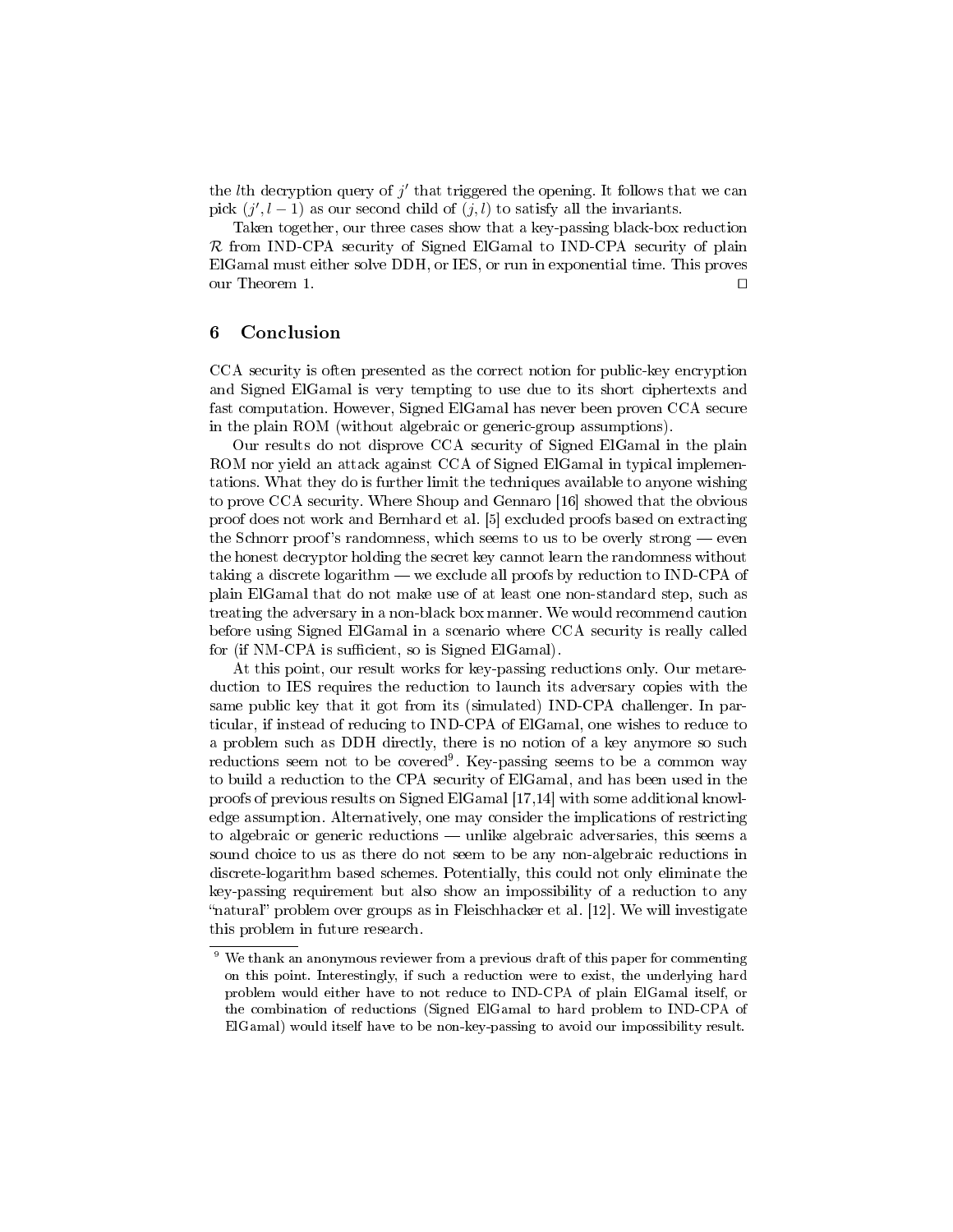Another interesting question is whether IES is hard in the generic group model. Our best answer at the moment is that IES is out of scope of the generic model: as defined by Shoup, the model allows an adversary to start with arbitrary information and perform generic computations on the group elements in the adversary's input, but it does not allow for information relating to the adversary's group inputs to be revealed adaptively during the execution. This is exactly what IES does and it seems to us that one would have to extend the model to capture this, leading to the question how one would validate such a new model.

# Acknowledgments

We thank the anonymous reviewers for their comments. Marc Fischlin is supported by the Heisenberg grant Fi 940/3-2 of the German Research Foundation (DFG). This work has been co-funded by the DFG as part of project P2 within the CRC 1119 CROSSING.

## References

- <span id="page-22-8"></span>1. M. Abdalla, F. Benhamouda and P. MacKenzie. Security of the J-PAKE Password-Authenticated Key Exchange Protocol. IEEE Symposium on Security and Privacy 2015, pp. 571-587, IEEE Computer Society, May 2015.
- <span id="page-22-6"></span>2. B. Adida. Helios: Web-based open-audit voting. In: 17th USENIX security symposium, Pages 335-348, 2008. Helios website: <http://heliosvoting.org> paper: [http://www.usenix.org/events/sec08/tech/full\\_papers/adida/adida.pdf](http://www.usenix.org/events/sec08/tech/full_papers/adida/adida.pdf)
- <span id="page-22-3"></span>3. Mihir Bellare and Phillip Rogaway. Random Oracles are Practical: A Paradigm for Designing Efficient Protocols. ACM Conference on Computer and Communications Security, pages 62-73, ACM, 1993.
- <span id="page-22-4"></span>4. Relations Among Notions of Security for Public-Key Encryption Schemes. M. Bellare, A. Desai, D. Pointcheval and P. Rogaway. In: Advances in Cryptology (CRYPTO '98), LNCS 1462, pages 26-45, 1998.
- <span id="page-22-5"></span>5. David Bernhard, Marc Fischlin and Bogdan Warinschi. Adaptive Proofs of Knowledge in the Random Oracle Model. PKC '15, LNCS 9020, Springer, pages 629-649, 2015.
- <span id="page-22-7"></span>6. D. Bernhard, O. Pereira and B. Warinschi. How not to Prove Yourself: Pitfalls of Fiat-Shamir and Applications to Helios. In: Advances in Cryptology — Asiacrypt '12, LNCS 7658, pages 626-643, 2012.
- <span id="page-22-0"></span>7. R. Cramer and V. Shoup. A practical public key cryptosystem provably secure against adaptive chosen ciphertext attack. In: Proceedings of the 18th Annual International Cryptology Conference on Advances in Cryptology (CRYPTO '98), pages 13-25, 2008.
- <span id="page-22-1"></span>8. Danny Dolev, Cynthia Dwork, and Moni Naor, Non-Malleable Cryptography, SIAM Journal on Computing, pages  $= 542 - 552$ , 2000.
- <span id="page-22-2"></span>9. A. Fiat and A. Shamir. How to prove yourself: Practical solutions to identification and signature problems. In: Proceedings on advances in cryptology (CRYPTO '86), pages 186-194, 1986.
- <span id="page-22-9"></span>10. M. Fischlin. Communication-Efficient Non-Interactive Proofs of Knowledge with Online Extractors. In: Proceedings of the 25th annual international cryptology conference on advances in cryptology (CRYPTO '05), pages 152-168, 2005.